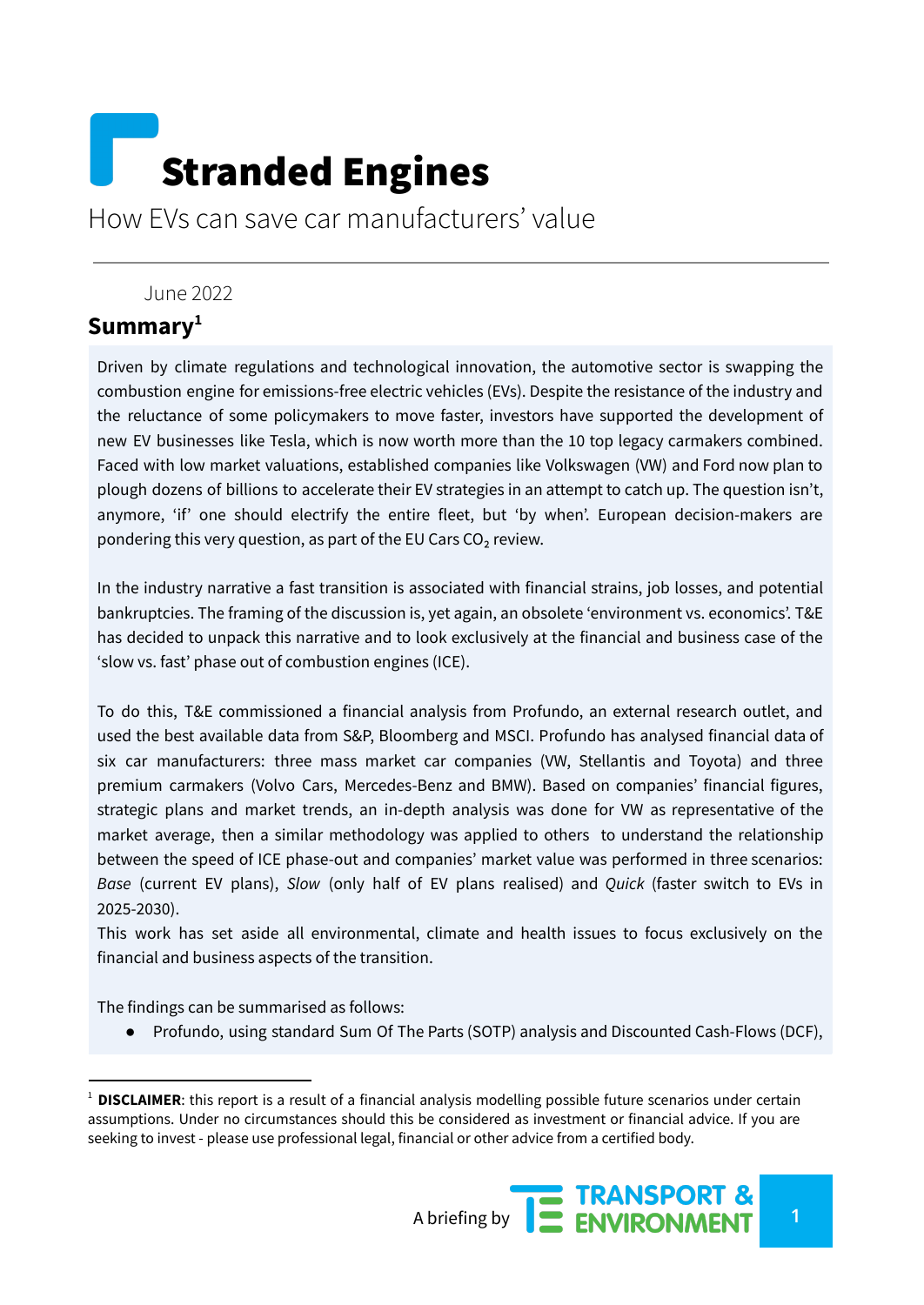shows that a quick EV transition by the six legacy car manufacturers could bring a **EUR 800 billion equity value enhancement compared to a slow switch to EVs**. Quicker rather than slower EV transition strategies in the 2020s are projected to generate higher margins, triggering higher equity value for shareholders as well as better access to capital.

- On average, the *Quick* transition scenario (i.e. faster ramp up in 2025-30 than current plans) shows a 316% growth potential compared to current market values, with mass-market carmakers multiplying their market value threefold and premium carmakers reaching a fivefold increase.
- In the *Base* case (based on carmakers' EV commitments), carmakers with plans to phase-out combustion engines by 2030 in mature markets have the highest potential: Stellantis' market value could grow by 270% and Mercedes-Benz' by 410%. However, these EV commitments remain voluntary so it remains a question whether carmakers will achieve the projected financial gains. The value growth potential is lower for laggards such as Toyota. Volvo Cars having a lower growth potential in this analysis could be explained by the fact that the company is already reaping the benefits of an aggressive ICE phase out policy, and is currently valued twice compared to the others.
- The *Slow* EV transition, contrary to the beliefs held by some policy-makers, results in the lowest market capitalisation growth of companies, or even decreases in Toyota's case. **This scenario is a likely possibility**. In fact, many carmakers including VW and Mercedes, have announced they are currently sold out on EVs. This not only shows that consumer demand is stronger than expected, but that carmakers planned to produce minimum EV supply as required by regulations instead of maximising the EV transition benefits.

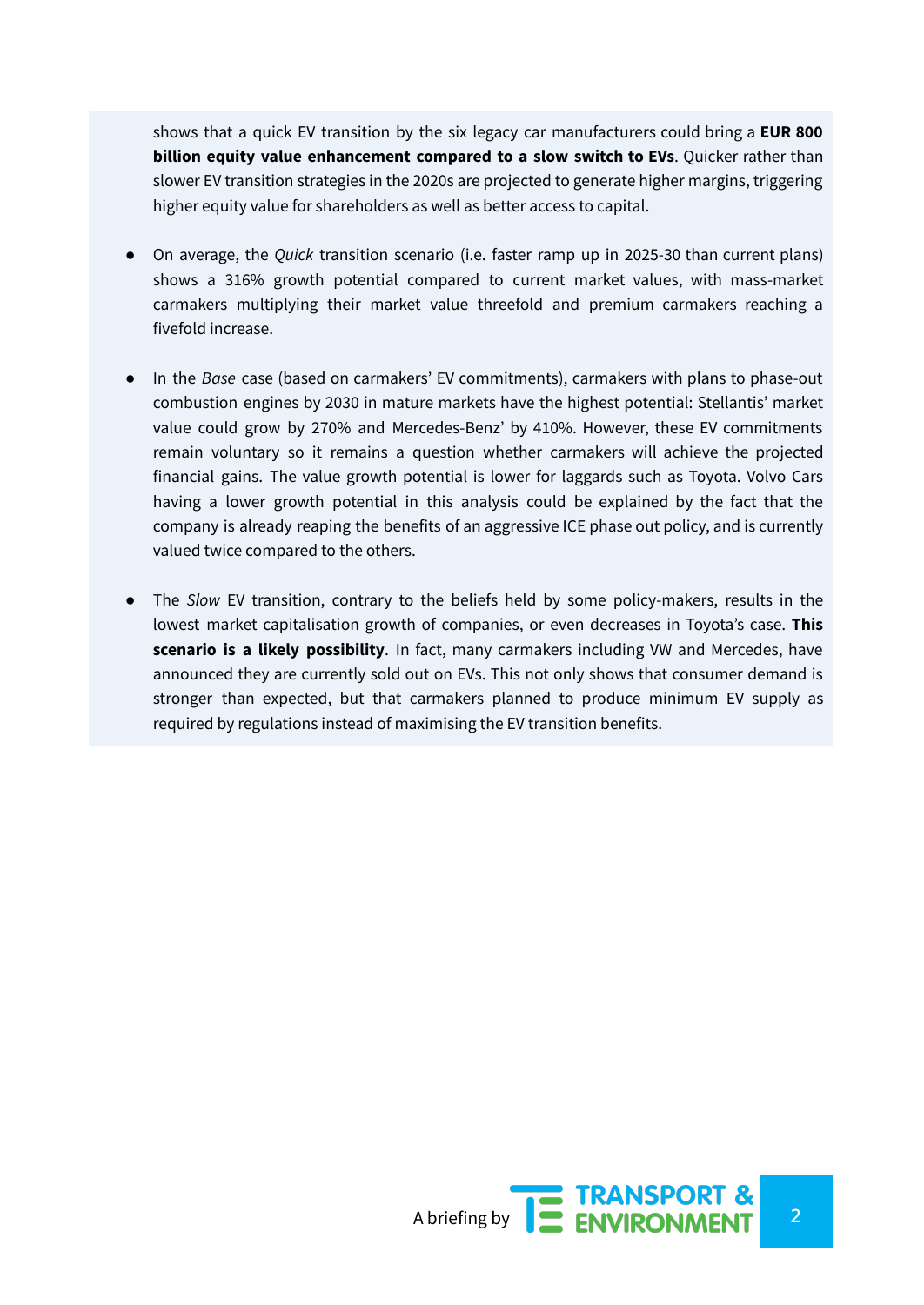

- Best available market data suggests that electric cars will have superior profit margins in coming years, while diesel and petrol cars are expected to suffer as their market share and pricing power shrink. The analysis finds that **EV business operating margins are expected to reach and surpass those of conventional cars in the next 3-5 years**.
- Towards the late 2020s, ICE operating margins are estimated to decrease and even become negative (on balance sheets) as ICE sales prices fall due to competition from cheaper battery electric vehicles (BEV) or due to phase-out in various markets, and because of decrease in economies of scale.
- Car companies are generally valued very poorly by financial markets. If one looks at the top 10 world producers, their Price Earnings ratios (P/E) are among the lowest in the market, with an average of 5x. Oil and cement companies appear to be more popular. When looking for reasons to explain such poor evaluations T&E has plotted OEM's evaluations against their carbon intensity, expressed as total emissions per one million of capital invested. Despite the emissions figures used being the official ones, which an upcoming study by T&E will show are substantially underestimated (by 20% to 68%), the observed relation is quite startling. The fitting explains nearly 80% of the negative relation (higher carbon per million, lower evaluations). Market action suggests that investors reward emission reduction per unit of capital exponentially. Our fitted curve seems to indicate that above  $1,000$  CO<sub>2</sub>e tonnes emitted per million of equity, companies enter a 'carbon trap' where they are relegated to low evaluation.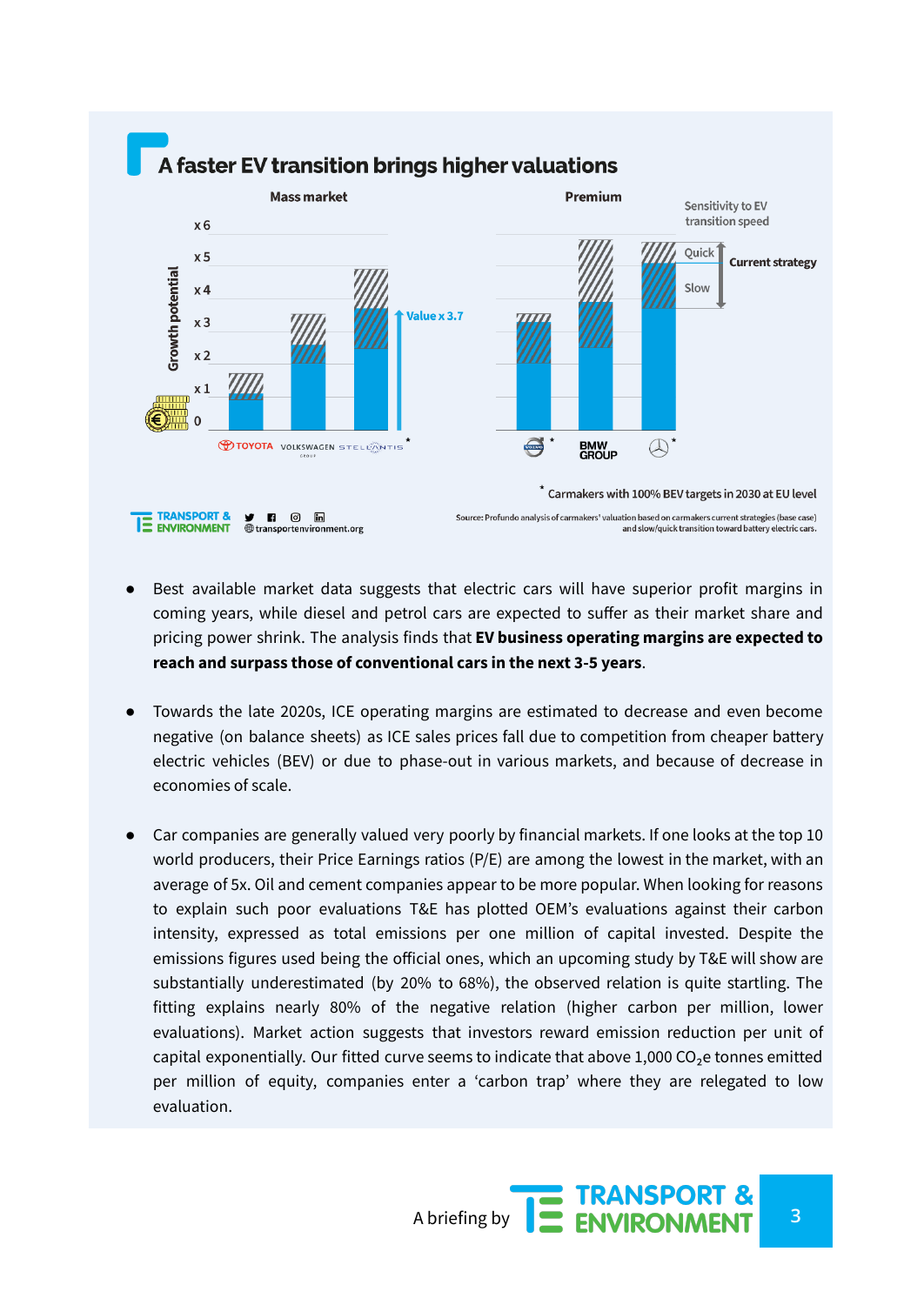

The 'carbon trap' curve seems to indicate that the only way OEMs have to increase their value is to cut emissions aggressively and quickly, changing their product mix, since 98% of their emissions are indirect (the use of sold goods) and mostly unrelated to the industrial process.

#### **CONCLUSIONS**

- Contrary to the common narrative that 'slow is better and more humane', **it is the faster ramp up of EV supply up to 2030 that will help car companies** to preserve sound financials and protect employment in the sector. This financial analysis indicates that a fast transition is the only chance to keep companies 'whole' and allow a socially acceptable conversion to a new product: a case of allowing a painful cure now, to avoid the loss of entire limbs tomorrow.
- The harsh reality described could easily surpass the modelling as slow movers will potentially face higher carbon emission liabilities due to larger ICE fleets, as cities, entire regions and countries restrict or block the access of combustion engines, and as carbon taxes are introduced.
- The analysis, and recent media announcements by Ford and Renault, suggests that, with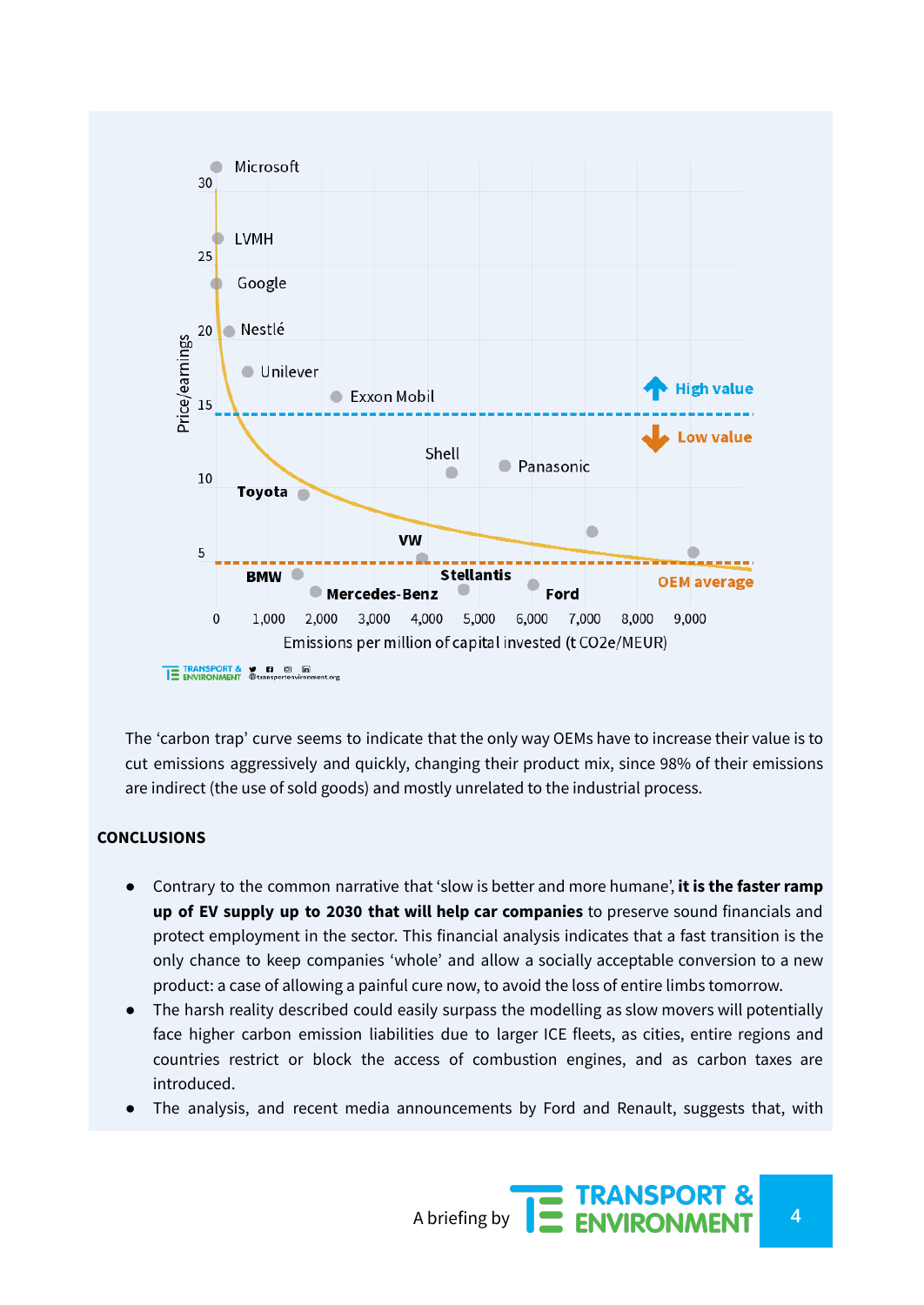diverging valuations (and multiples) between the EV and ICE business, the temptation to spin off the EV business units will get increasingly hard to resist. This 'shortcut' to higher valuations would create a number of 'bad companies', left adrift with their stranded ICE assets, with potentially catastrophic social consequences in Europe in the medium term.

● Regulation - such as Car CO2 standards - should ensure carmakers at least meet their EV commitments, which remain voluntary and often not backed by industrial plans to achieve those. If not, OEMs risk both losing market share and miss out on potential value increase. If carmakers go slow on EVs, they will be trapped in a downward spiral and lose investors' confidence.

#### **RECOMMENDATIONS**

- The analysis suggests that the only chance to keep most legacy OEMs 'whole', and to protect employment in the sector, seem to lie with policies that encourage a fast transition. In Europe, these are the EU clean car rules, of Car  $CO<sub>2</sub>$  standards, for 2025 and 2030. The current standards will require little progress until 2030. And the long waiting times for EVs in Europe today suggest that carmakers will not go beyond these weak rules, so likely will follow the Slow transition. But as the Profundo study shows, 2030 will be too late to make the switch. The risk is that American and Asian carmakers will have captured large parts of the EV market by then (and many investors with it). This analysis shows that a faster transition is not only in the interests of the climate and consumers, it is also at the heart of industrial success and financial viability of European automakers.
- Producing electric cars early i.e. accelerating in 2025-2030 has many advantages beyond the financials. First, it is an opportunity for new players to establish themselves in the global market, best exemplified by Tesla that grew their market share from 0.1% five years ago to 1.8% in 2022. Second, going early allows traditional carmakers to secure their market share in the growing market: VW is not only reaping economy of scale gains thanks to its modular car platform dedicated to BEV but is also licensing it to other OEMs to manufacture electric cars. Accelerating now also allows one to gain advantage in securing supply chains and raw materials, as well as building consumer trust early on.
- Higher car CO<sub>2</sub> targets in 2025-2030 are also needed to ensure EU carmakers stay ahead of the competition. Chinese carmakers were nearly absent on the European market in 2018, but reached 2.8% of the BEV market in 2020<sup>2</sup>. Despite the fact that European customers were largely unfamiliar with Chinese brands and had preconceived ideas related to quality and safety. It is a sign of a supply gap in the market, as EU OEMs are slow to ramp up the supply to match the demand for EVs.

<sup>2</sup> <https://www.transportenvironment.org/discover/electric-car-boom-at-risk/>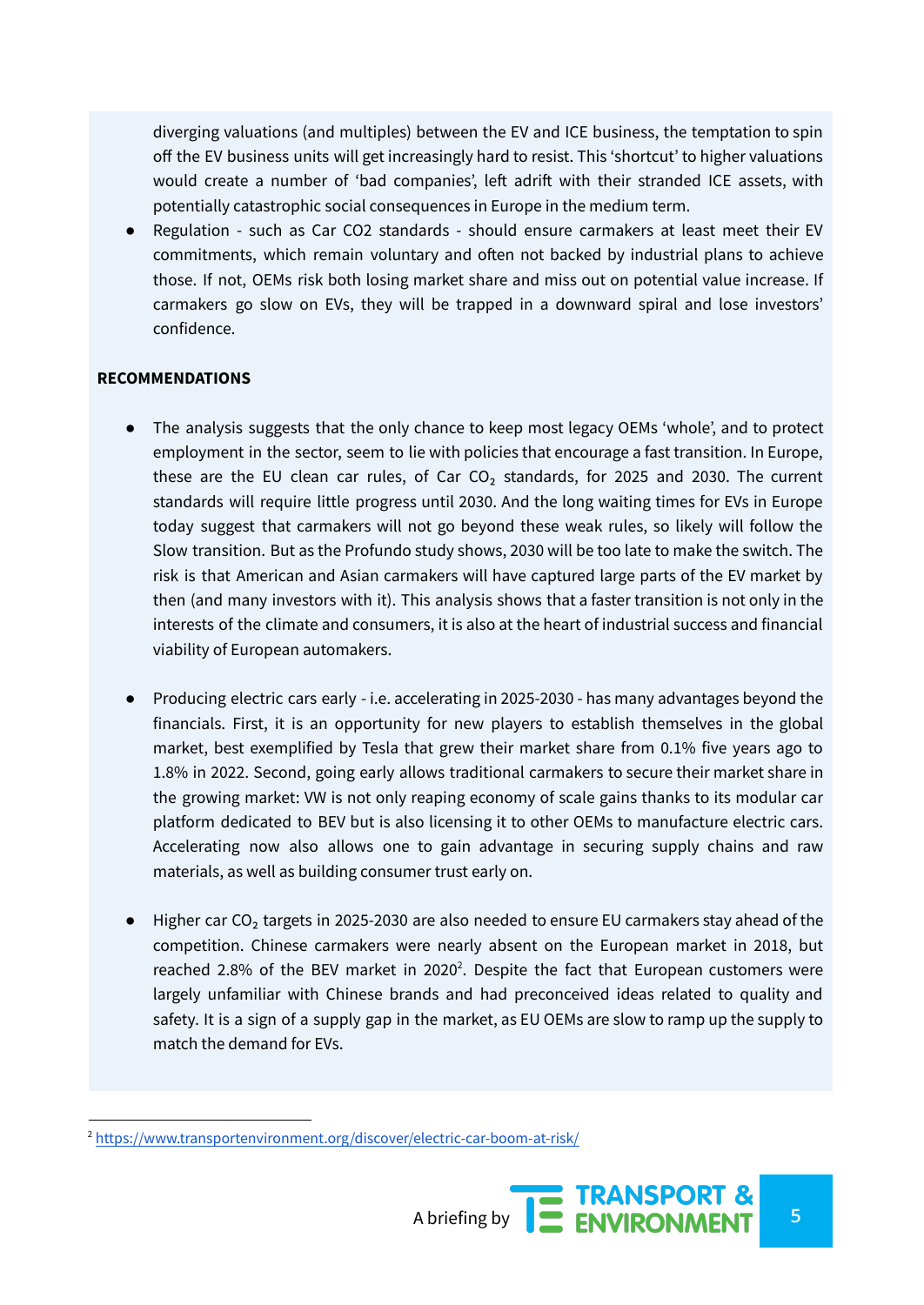● The financial case for rapid electrification in the 2020s is clear for the auto industry. But this will require large resources to upgrade production lines, invest in new equipment and supply chains, secure raw materials and reskill the workforce. It requires effort from the entire value chain of companies, from battery makers to charging businesses; as well as for governments, regulators and trade unions to all work together. A clear signal to ramp up this transformation is missing in Europe today.

Without the right policy signals, there is a serious risk that a slow transition to EVs will backfire and produce a number of 'bad companies'. Left adrift, in the world of semi-stranded financial assets that trade at a fraction of their book price and operate mostly in developing countries with lower environmental safeguards, these companies are unlikely to have a great future.

## **SUPPORTING BRIEF - Methodology and underlying hypothesis explained**

## 1. Introduction

Despite 2021 being marked by the semiconductor crisis, electric car (EV) sales skyrocketed all around the world. EV sales more than doubled and reached 6.6 million units<sup>3</sup>, or 9% of the global car market. Europe and China were the two most dynamic markets in 2021. Thanks to the EU car  $CO<sub>2</sub>$  standards, the EV sales share has multiplied by six since 2019 in the European Union<sup>4</sup> reaching 20% with 2.3 million units. Chinese EV sales nearly tripled in 2021 to reach 3.3 million units (15% of sales<sup>5</sup>), and the number of electric cars sold in 2021 in China alone exceeded the number that was sold in the rest of the world in 2020.

These impressive sales are mostly the result of new regulation implemented in major regions. These regulations will be tightened in the coming years as most regions are planning additional regulatory packages to meet their climate goals. For instance, in Europe, the European Commission's proposition to only allow zero emission (electric or hydrogen) car sales from 2035 is coupled with the increased  $CO<sub>2</sub>$ emissions cut from new cars by 55% in 2030, implying that at least half of all sales would be full electric. BloombergNEF also shows that a cost-effective pathway to reach 100% electric sales in 2035 would require that zero emission vehicles (ZEV) reach 67% of 2030 sales, and some in the Parliament and Council still might raise the 2030 target higher as the final law is being agreed. Consequently, major carmakers (OEMs) are now adapting their strategies to meet the different regional targets, e.g. many have announced 100% EV sales in Europe by 2030.

3

<sup>5</sup> <https://www.bnef.com/news/1006185> <https://www.transportenvironment.org/discover/battery-electric-cars-climb-to-9-of-sales-driven-by-eu-targets>



<sup>4</sup> [https://www.iea.org/commentaries/electric-cars-fend-off-supply-challenges-to-more-than-double-global-sale](https://www.iea.org/commentaries/electric-cars-fend-off-supply-challenges-to-more-than-double-global-sales) [s](https://www.iea.org/commentaries/electric-cars-fend-off-supply-challenges-to-more-than-double-global-sales)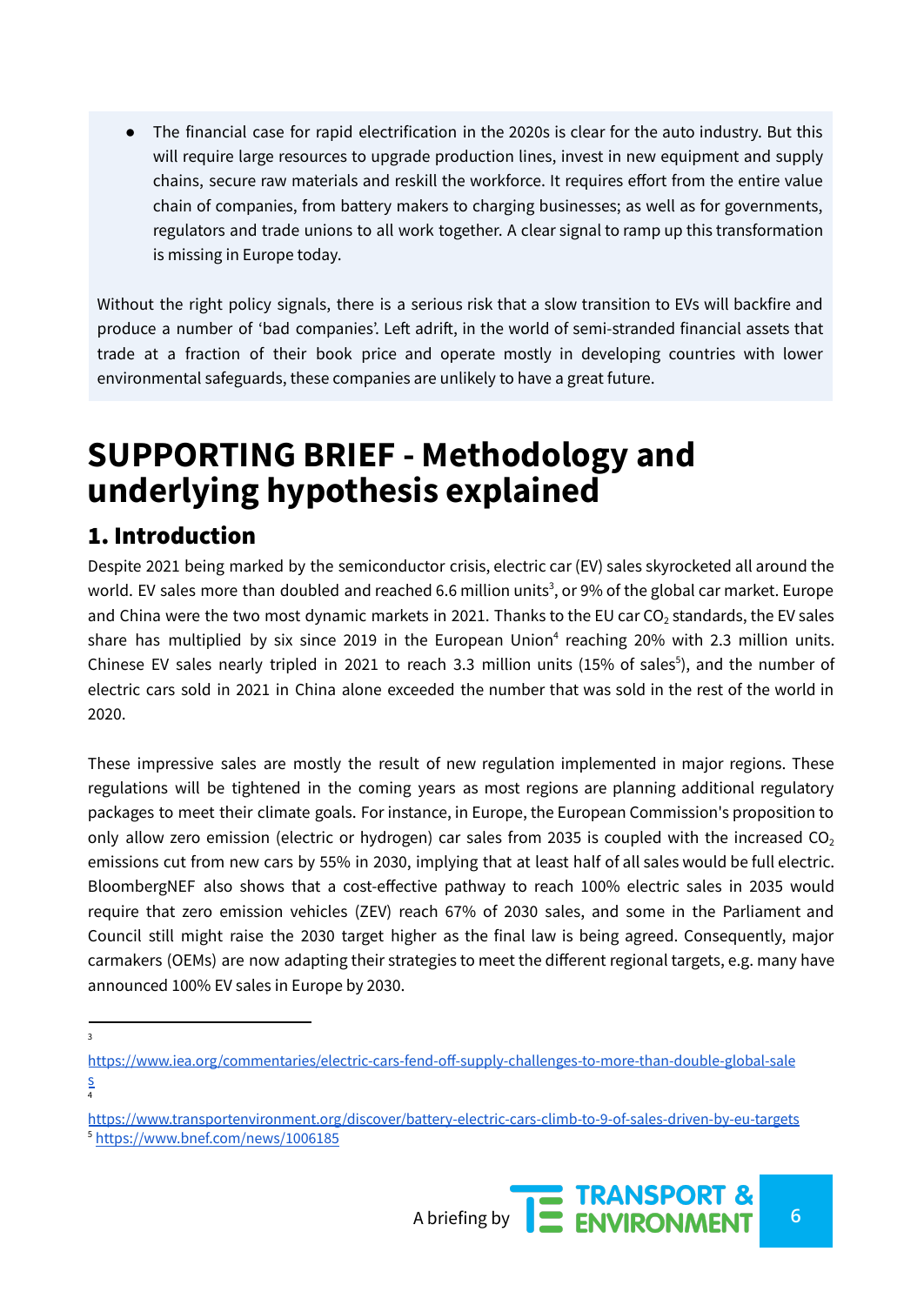In view of the changing regulatory climate, many in the automotive industry are also accelerating electrification to improve the sustainability of their stocks and the proposition to their investors. For instance, the EU taxonomy, or the new disclosure requirements for major fund managers as to the environmental performance of their stocks, will only allow zero emission vehicles (battery electric or hydrogen) to be classified as green after 2025. Some carmakers are already accelerating their shift toward zero emission vehicles ahead of the minimum regulatory requirements in order to satisfy investors and anticipate the change in the way the financial markets are valuing electric vs combustion cars.

All this leads to major electrification plans. For instance, Volkswagen Group (VW) plans to invest €52 billion in battery electric vehicles (BEVs) and electrification between 2022 and 2026, while premium carmakers such as Volvo Cars or Mercedes-Benz plan to switch to 100% fully electric sales in 2030<sup>6</sup>.

Recent views from financial markets<sup>7</sup> suggest that due to the accelerating shift to electric cars, the financial value of internal combustion engine vehicle (ICE) businesses could be close to zero, or even negative, causing value loss for their shareholders. At the same time, the value of EV businesses perceived by investors has been rising significantly over the last few years, resulting in high share prices for those companies active in the EV market. For instance, Tesla's market capitalisation exceeded \$1 trillion in October 2021<sup>8</sup> and is now larger than the combined value of ten of its biggest rivals<sup>9</sup>. Newcomers with recent or upcoming initial public offerings are also reaching high valuation: Polestar will go public via a special purpose acquisition company at \$20 billion $^{10}$ , and Lucid Motors is currently valued at \$36 billion $^{11}$ after its IPO in July 2021.

Transport & Environment aims to assess what impact an accelerated EV adoption among car manufacturers would have on their market value and overall financial viability. To do this, T&E commissioned Profundo, an independent not-for-profit company specialised in equity analysis, to perform the study accompanying this briefing. Profundo integrated the market outlook and the latest strategies of six large carmakers with significant sales in Europe - BMW, Mercedes-Benz, Stellantis, Toyota, VW, Volvo Cars - to carry out a detailed fundamental analysis, or broadly evaluating the value of a company based on its financial statements, strategic initiatives, competitors and markets trends.

10

<sup>&</sup>lt;sup>11</sup> [https://companiesmarketcap.com/lucid-motors/marketcap](https://companiesmarketcap.com/lucid-motors/marketcap/) accessed the 12/04/2022



<sup>6</sup> Volvo targets 100% BEV sales globally while Mercedes-Benz only targets 100% BEV where market conditions allow it.

<sup>8</sup> <sup>7</sup> MORGAN STANLEY & CO. LLC. (2021). *EV Asset vs ICE Liability: GM to \$80, Ford to UW*

[https://www.reuters.com/business/autos-transportation/tesla-market-cap-eclipses-that-top-5-rival-carmakers](https://www.reuters.com/business/autos-transportation/tesla-market-cap-eclipses-that-top-5-rival-carmakers-combined-2021-10-26/) [-combined-2021-10-26/](https://www.reuters.com/business/autos-transportation/tesla-market-cap-eclipses-that-top-5-rival-carmakers-combined-2021-10-26/)

 $9$  From market capitalisation accessed the 12/04/2022 from

<https://companiesmarketcap.com/automakers/largest-automakers-by-market-cap/>, Tesla has a market value larger than the combined value of Toyota, VW, Mercedes-Benz, Ford, General Motors, BMW, Stellantis, Honda, Hyundai and Kia.

[https://www.reuters.com/business/autos-transportation/ev-maker-polestar-go-public-20-billion-valuation-via](https://www.reuters.com/business/autos-transportation/ev-maker-polestar-go-public-20-billion-valuation-via-spac-sources-2021-09-26/)[spac-sources-2021-09-26/](https://www.reuters.com/business/autos-transportation/ev-maker-polestar-go-public-20-billion-valuation-via-spac-sources-2021-09-26/)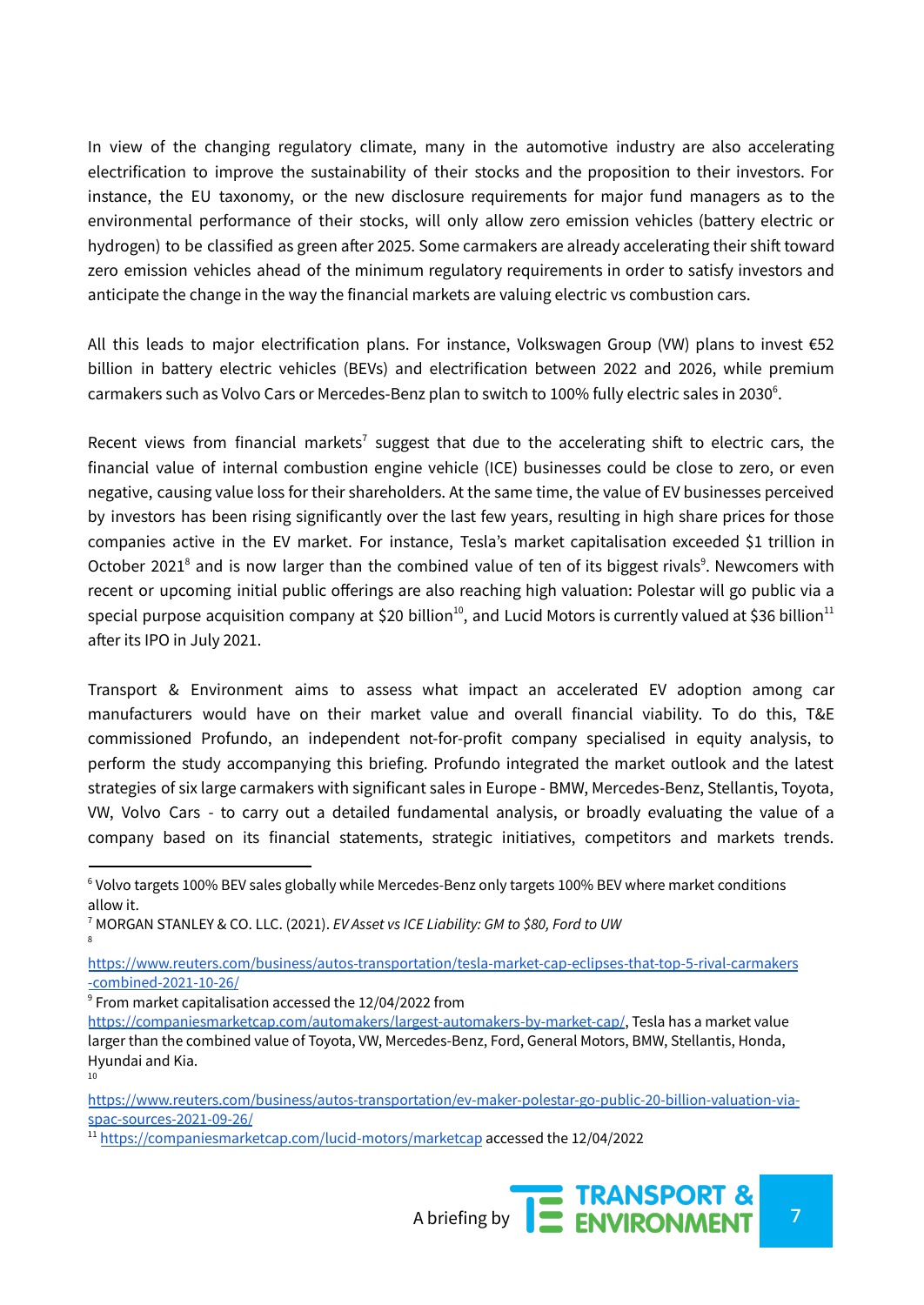Carmakers' ICE and EV businesses were valued separately using a Discounted Cash Flow (DCF) analysis while the valuation of each whole company was calculated using a Sum of the Parts (SOTP) methodology. The methodology applied by Profundo is described in Section 2 of this briefing and key findings are detailed in Section 3.

## 2. Methodology

This study focuses on six car manufacturers: three mass market car companies (VW, Stellantis and Toyota) and three premium carmakers (Volvo, Mercedes-Benz and BMW). Three steps were followed in this fundamental analysis. First, Profundo analysed the current profile and **strategies of each company**, their upfront investments in new technology, and gathered detailed financial figures from each company's financial reporting and strategic plans publicly available. Second, Profundo **modelled the cash flows of each company** by separating the EV and ICE entities in two distinct businesses. The Discounted Cash Flow methodology enables the breakdown of all costs and revenues to assess the operating margins, the profits and the overall free cash flow of each business. Third and finally, the **Sum Of The Parts valuation methodology** is used to reach each company's target equity value, i.e. the theoretical market value that companies could reach today based on their strategic plans. The analysis was done for three scenarios: slow, base and quick EV transition. The base case accounts for carmakers current strategies. Each of the scenarios shows the potential equity value compared to the current market valuation.

Figure 1 below shows a simplified outline of the methodology while the main hypotheses are described in the following sections. More information about the methodology and data used can be found in the report $^{12}$  published alongside this briefing.



**Figure 1 - Simplified outline of the DCF and SOTP methodology**

[https://www.transportenvironment.org/discover/stranded-engines-how-evs-can-save-car-manufacturers-valu](https://www.transportenvironment.org/discover/stranded-engines-how-evs-can-save-car-manufacturers-value/) [e/](https://www.transportenvironment.org/discover/stranded-engines-how-evs-can-save-car-manufacturers-value/)



 $12$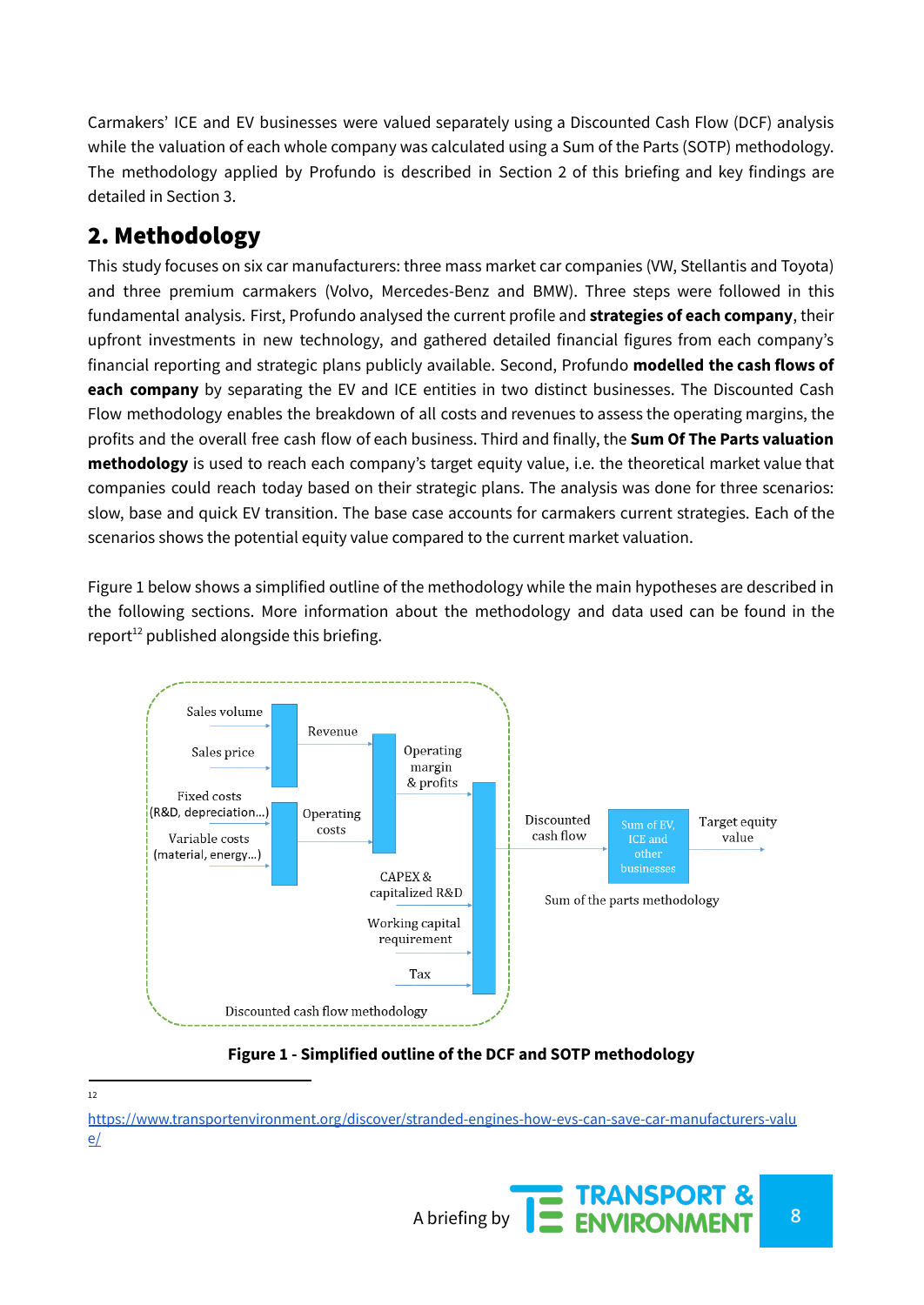## 2.1. Carmakers' strategies

Profundo assessed the profiles and strategies of the six carmakers listed in Table 1 below. The expected sales of battery electric vehicles are derived from carmakers announcements $^{13}$ .

|                            | <b>Carmakers</b>  | 2030 BEV sales<br>share $^{14}$ | <b>Market capitalization</b><br>$(EUR billion)^{15}$ |
|----------------------------|-------------------|---------------------------------|------------------------------------------------------|
| Mass market<br><b>OEMs</b> | Volkswagen        | 50%                             | 95                                                   |
|                            | <b>Stellantis</b> | 58%                             | 42                                                   |
|                            | Toyota            | 29%                             | 255                                                  |
| Premium OEMs               | <b>Volvo Cars</b> | 100%                            | 21                                                   |
|                            | Mercedes-Benz     | 80%                             | 69                                                   |
|                            | <b>BMW</b>        | 45%                             | 51                                                   |

**Table 1 - Carmakers profiles**

Among mass market OEMs, VW is implementing the most ambitious industrial strategy<sup>16</sup> with the third of its total investment in electrification by 2026. Stellantis has recently announced an ambitious strategic shift toward zero emission vehicles, including a 100% BEV target for cars in Europe if conducive public policies are applied. On the other hand, Toyota is slow at ramping up its ZEV production and is still relying on a widespread use of hybrid technologies.

Regarding premium carmakers studied by Profundo, Volvo Cars is the most ambitious with a comprehensive strategy including a full shift to battery electric cars. Mercedes-Benz also shifted its strategy towards fully electric vehicles in 2021, but it still conditions the 100% electrification to the readiness of local markets. BMW appears the least ambitious premium carmaker chosen in this study as the German carmaker still does not target more than half of its global sales to be fully electric in 2030.

[https://www.transportenvironment.org/discover/commitments-but-no-plans-how-european-policymakers-ca](https://www.transportenvironment.org/discover/commitments-but-no-plans-how-european-policymakers-can-make-or-break-the-transition-to-zero-emission-cars/) [n-make-or-break-the-transition-to-zero-emission-cars/](https://www.transportenvironment.org/discover/commitments-but-no-plans-how-european-policymakers-can-make-or-break-the-transition-to-zero-emission-cars/)

[https://www.transportenvironment.org/discover/volvo-and-vw-the-only-european-carmakers-on-track-to-elec](https://www.transportenvironment.org/discover/volvo-and-vw-the-only-european-carmakers-on-track-to-electrify-on-time-study/) [trify-on-time-study/](https://www.transportenvironment.org/discover/volvo-and-vw-the-only-european-carmakers-on-track-to-electrify-on-time-study/)



<sup>&</sup>lt;sup>13</sup> Based either on announcements for the global BEV sales or for each major region with an additional modelling based on the share of each region in carmaker's global sales

 $<sup>14</sup>$  Estimate of the global BEV sales share. Profundo modelling based on company data, sales data from</sup> Bloomberg and T&E analysis of carmakers production plans

 $15$  Market Capitalization and Revenue from Refinitiv Eikon, market data as of 19 April 2022

 $16$  T&E found that Volkswagen and Volvo Cars have the most credible strategies among all carmakers plans announced in the first half of 2021.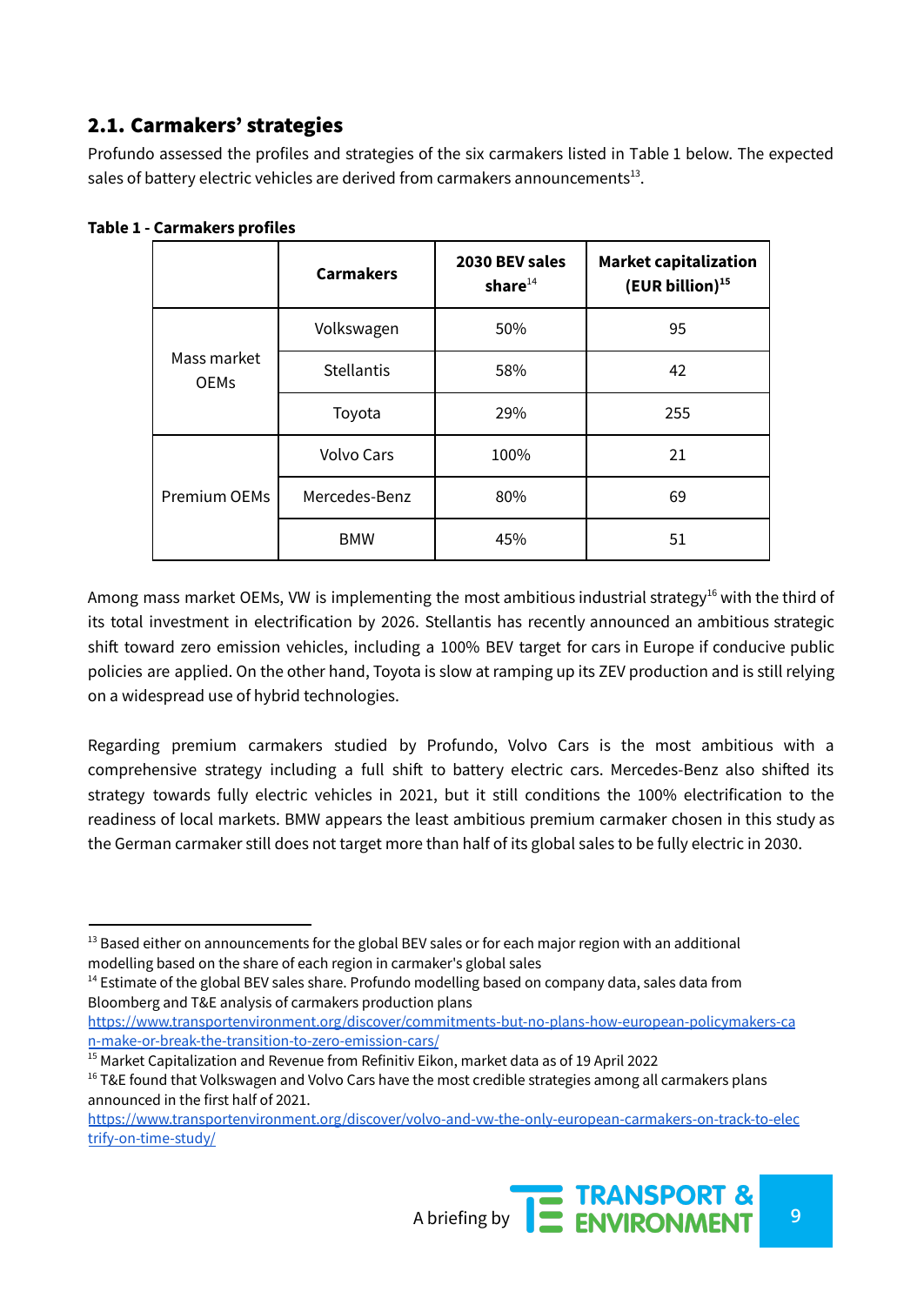## 2.2. Cash flow modelling

#### 2.2.1. Production costs

Profundo investigated literature and reports forecasting production cost trends, and analysed the development of the last three years in costs of ICE producers versus 100% EV manufacturers, such as Tesla. The rising expense of improving the combustion engine to meet future emission regulations, such as Euro  $7^{17}$ , is expected to increase the cost of producing ICEs in the future since more advanced emission control systems will be needed. Most carmakers are also expected to increase the share of hybrids in their ICE sales to reach ever stricter emission standards, which are more expensive to manufacture than conventional petrol or diesel cars.

Regarding BEVs, around 40% of today's production cost is allocated to the battery. Despite an expected increase of battery price in the short term $^{18}$ , battery costs are expected to start decreasing again from 2023 as prices stabilise and raw material production capacity keeps increasing. In the long run, BloombergNEF expects that the direct manufacturing costs of BEVs drop by at least 50% $^{19}$  by the early 2030s. The majority of that decrease is due to the battery, while new fully electric vehicle platforms or more power-dense electric motors are also expected to decrease production costs. Estimates of production costs from BloombergNEF are shown in Figure 2 below. To perform their analysis, Profundo developed production cost trends based on the BloombergNEF analysis and applied them to all carmakers based on their historical production costs. For instance, Profundo expects that VW's variable costs in BEV production would decrease by 40% by 2035 compared to 2020.

<sup>19</sup> <https://www.transportenvironment.org/discover/hitting-the-ev-inflection-point/>



<sup>&</sup>lt;sup>17</sup> The additional Euro 7 compliance cost would be about 100-500  $\epsilon$  per car, depending on the stringency of the Euro 7 standard.

<sup>&</sup>lt;sup>18</sup> BloombergNEF 2021 Lithium-Ion Battery Price Survey shows that rising raw material prices are expected to lead to \$3/kWh increase in the average battery pack price in 2022. This would delay the point at which battery pack prices cross the \$100/kWh mark by two years. <https://www.transportenvironment.org/discover/the-seven-dirty-air-pollution-tricks-of-the-auto-industry/>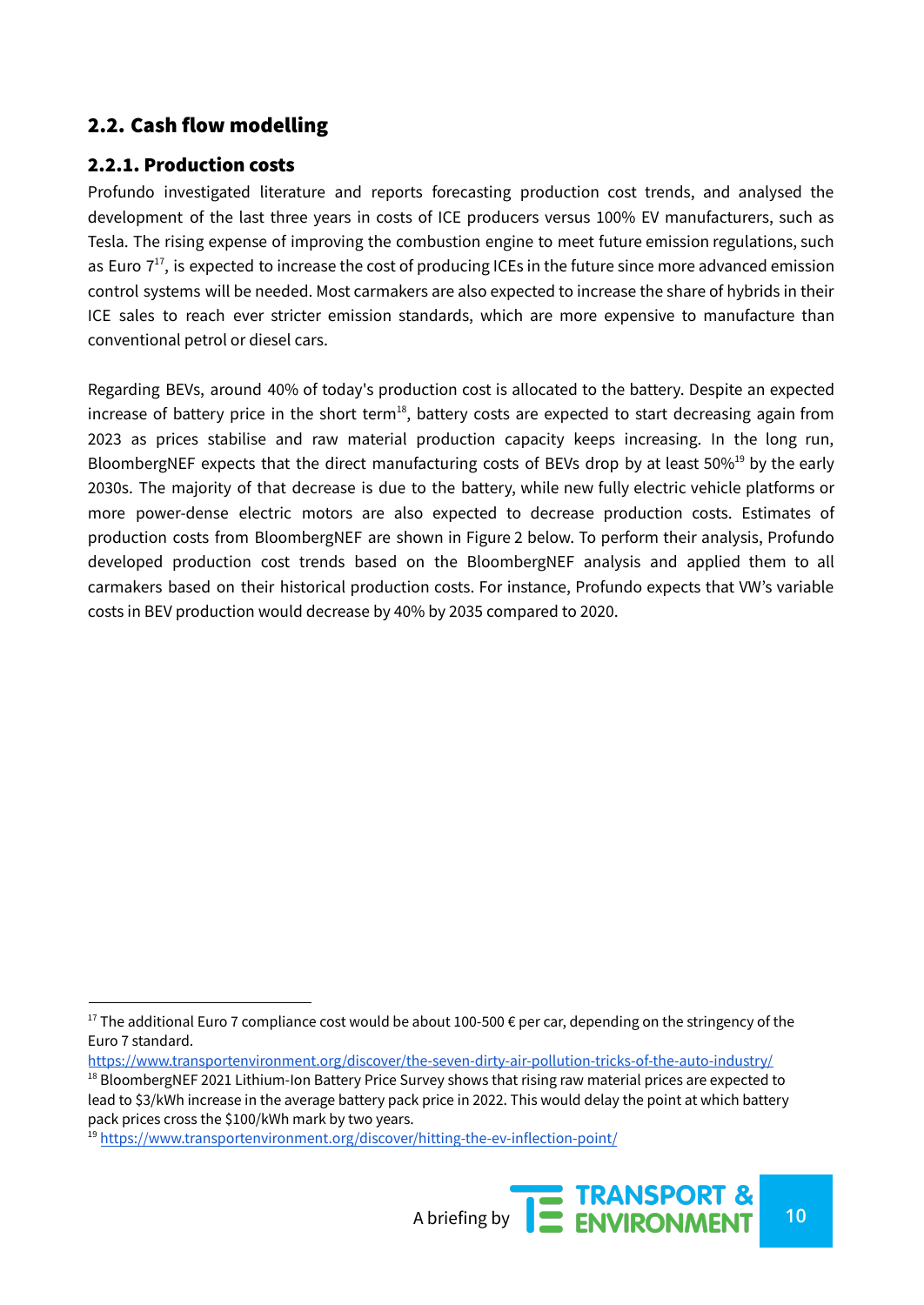

Direct manufacturing costs for ICEs and BEVs (dedicated platform), C segment vehicles Source: BloombergNEF. (2021). Hitting the EV inflexion point

#### **Figure 2 - Production cost projection (segment C) from BloombergNEF**

In addition, to account for the Covid supply chain disruptions and the war in Ukraine, Profundo added a 5% increase to the 2022 production costs<sup>20</sup>. While BEV costs are affected by battery material prices, ICE costs are affected by materials such as palladium used in exhaust aftertreatment systems, or by the focus on more premium vehicles that cost more to produce.

#### 2.2.2. Sales prices

Sales prices are induced by many factors, for instance by carmaker strategic plans, complex interactions between offer and demand, carmaker's sales mix (share of different car sizes in the OEM mix) or carmakers' bargaining power depending on their market positioning. Profundo derived market trends of sales prices for ICE and BEV and applied them to carmakers' historical average prices. The example of VW sales prices is shown in Figure 3. Regarding BEV, sales prices are expected to be mainly driven by:

- expectations of declining battery costs
- increasing economies of scale
- increasing number of models in carmakers' lineup with cheaper mass market models
- marketing efforts by all carmakers to gain share

<sup>20</sup> <https://europe.autonews.com/suppliers/automakers-face-soaring-metal-costs-russian-supplies-risk>

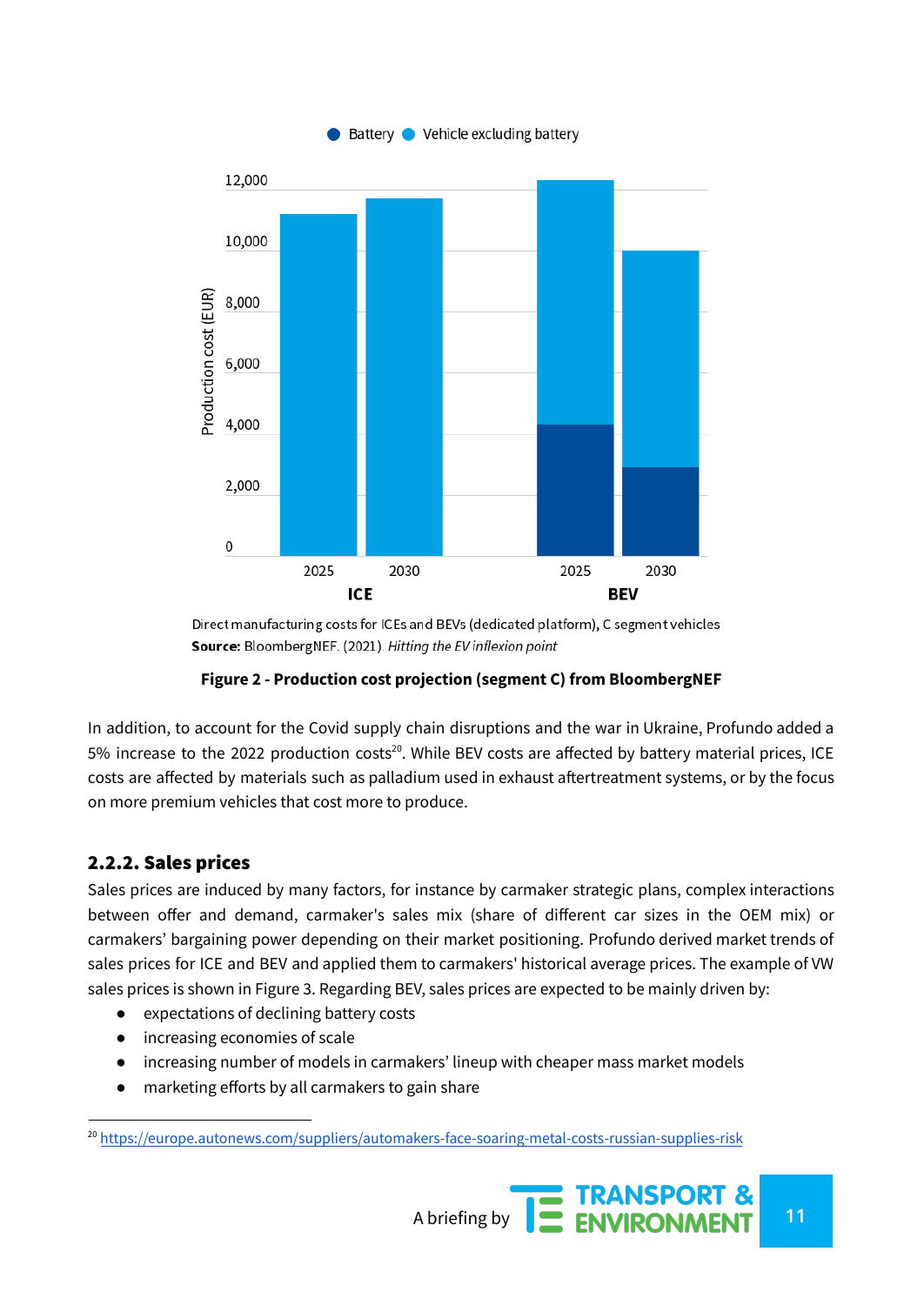Profundo estimates that the BEV market will progressively move closer to a perfect competition environment. As BEVs become more common with more standardised components and a wide model choice from most carmakers, OEMs will need to compete on price to set themselves apart from competitors. As battery electric cars get cheaper and approach the price tag of conventional cars, they are expected to gain in popularity with a higher demand. This means less and less people are expected to buy ICEs that would struggle to compete against the decreasing costs of BEVs. Consumers are also expected to become more uncertain of ICE usability as phase-out in large cities or countries are planned. Therefore, after a price increase period due to the offer of slightly cleaner powertrains, ICE prices are expected to decrease as demand falls.

In the case study of VW, Profundo found that the average price parity between powertrains could be reached in 2028 in line with results from BloombergNE $F^{21}$ . While the relative change in sales prices is assumed to be similar for all carmakers, the starting points are different for each carmaker as they sell different types of cars in different regions. These differences lead to differences in the year they are expected to reach sales price parity. In the short term, Profundo assumes carmakers currently have a high pricing power. In the context of the semiconductor crisis and supply chain disruptions due to the Ukraine war, car production doesn't meet the demand and carmakers have the opportunity to set higher sales prices<sup>22</sup>. Due to higher commodity prices and the prioritisation of premium vehicles with available parts, Profundo expects that carmakers' average sales prices will increase by 3% in 2022.

<https://www.transportenvironment.org/discover/hitting-the-ev-inflection-point/>

[https://www.reuters.com/business/autos-transportation/mercedes-sees-rise-earnings-q1-confirms-2022-guid](https://www.reuters.com/business/autos-transportation/mercedes-sees-rise-earnings-q1-confirms-2022-guidance-2022-04-27/) [ance-2022-04-27/](https://www.reuters.com/business/autos-transportation/mercedes-sees-rise-earnings-q1-confirms-2022-guidance-2022-04-27/)



<sup>&</sup>lt;sup>21</sup> BloombergNEF expected that, on average, battery electric vehicles would reach the same price as equivalent petrol models between 2025 and 2027.

According to BloombergNEF's 2021 Lithium-Ion Battery Price Survey, this result could be delayed as battery and BEV sales prices are now expected to rise in 2022.

 $22$  For instance, Mercedes-Benz expects strong demand to allow it to offset rising raw material and transport costs with higher prices.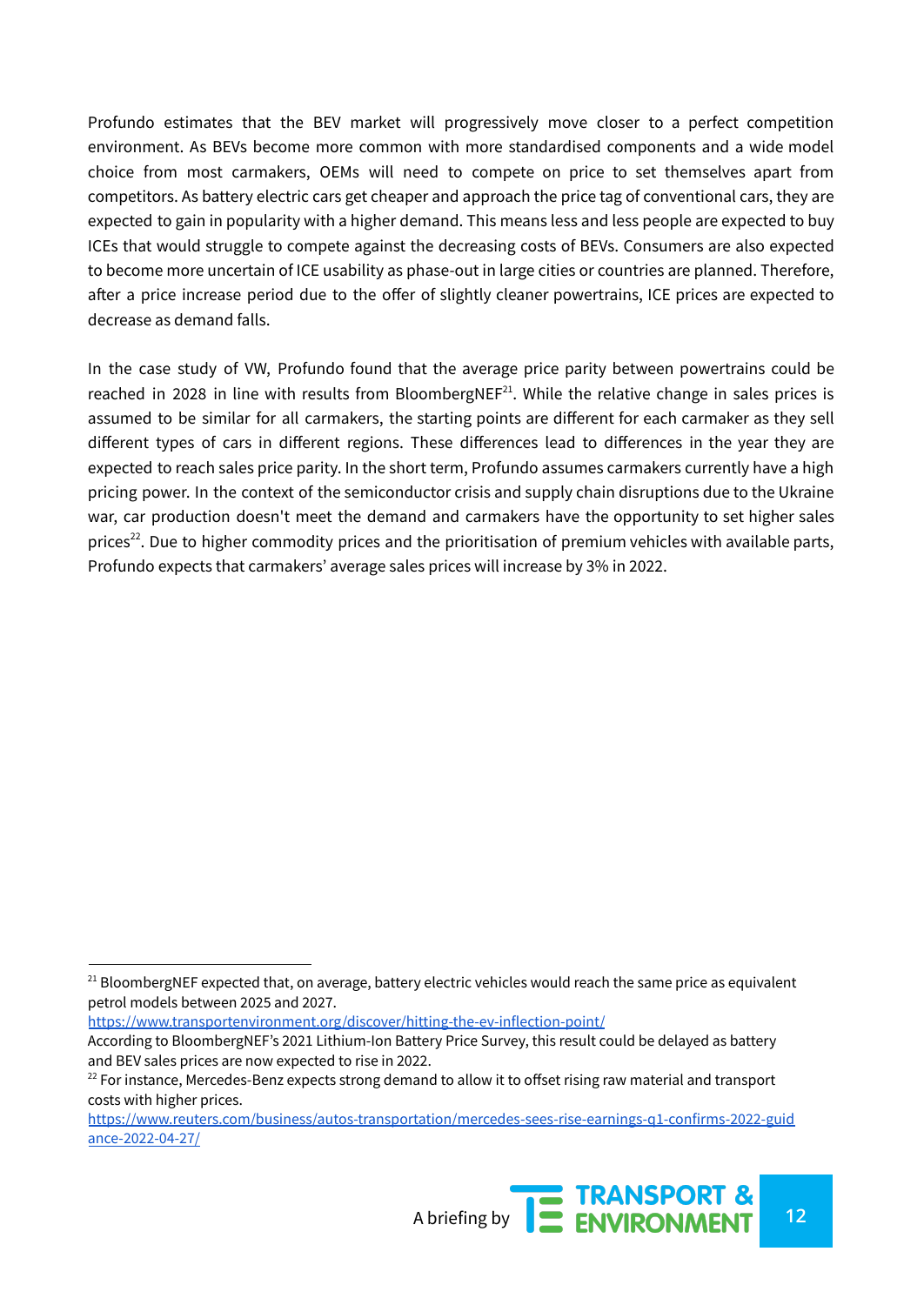

Source: Profundo projection of Volkswagen Group ICE and BEV sales price

#### **Figure 3 - Unit sales price projections for VW's EVs and ICEs**

#### 2.2.3. Discounted cash flow

Profundo applied a detailed cash flow model to derive carmakers operating margins, profits and free cash flows. First, revenues were calculated based on the price assumptions described in Section 2.2.2 and volumes based on carmaker BEV sales mix strategies. Then, operational costs were calculated based on the split between fixed and variable costs. The main fixed costs used in the model are R&D costs<sup>23</sup> and depreciation costs. Then, variable costs include material and battery prices as described in Section 2.2.1 and the cost of the energy required to run plants and machineries. This methodology enabled Profundo to forecast future operating margins taking into account the impact of economies of scale (declining economy of scale for ICEs and increasing for EVs).

In the VW example, Profundo expects the following evolution of ICE and BEV business operating margins:

<sup>&</sup>lt;sup>23</sup> R&D costs are mostly based on OEMs' own financial reporting.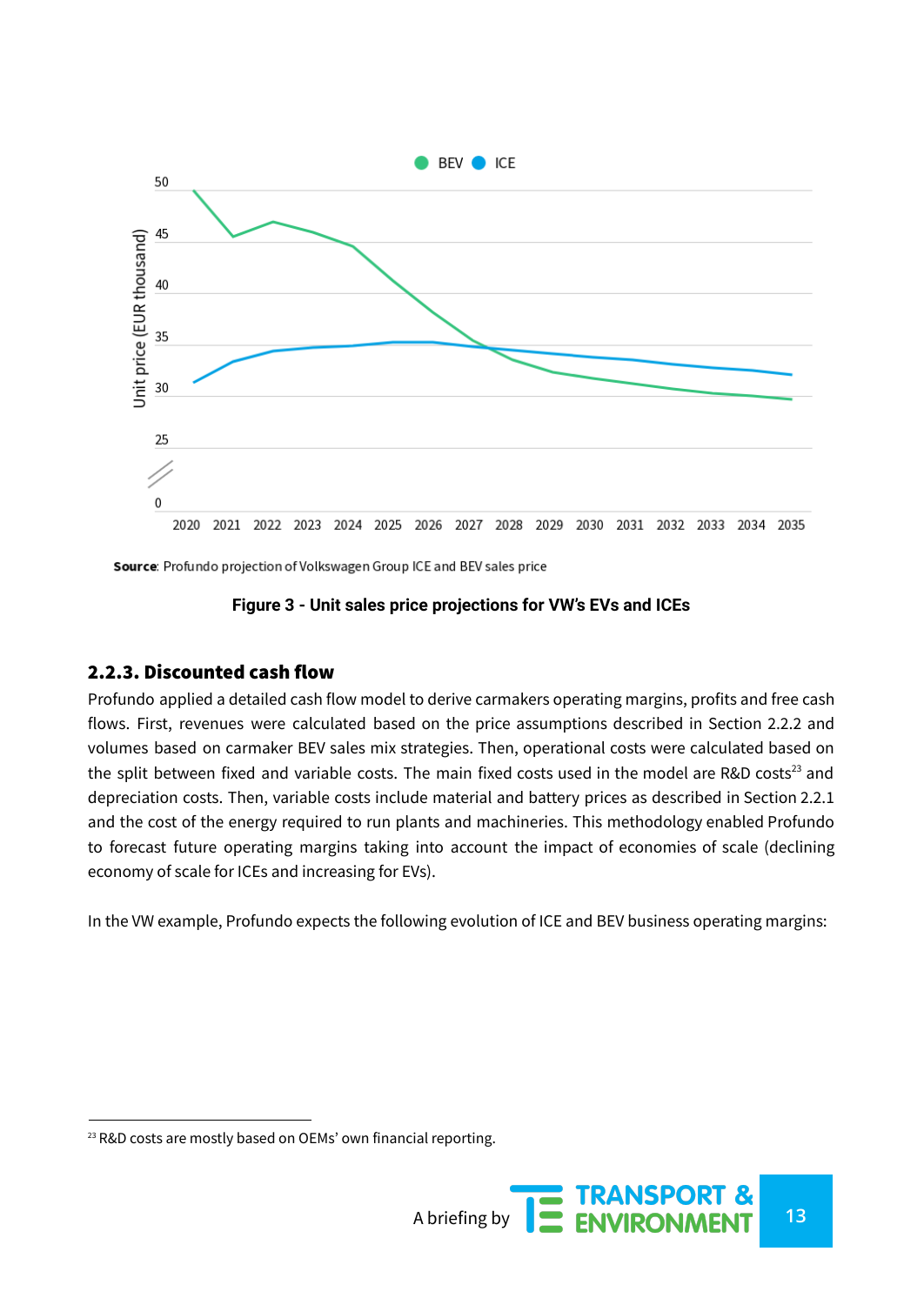

Source: Profundo projection of Volkswagen Group ICE and BEV operating margins. For other carmakers, trends and values would be different based on their strategies, historical values, sales mix and markets.

#### **Figure 4 - Operating margins projections for VW's EV and ICE businesses**

The EV business operating margins are projected to catch up with the ICE business in 2025. VW recently announced<sup>24</sup> that BEV profitability is expected to reach parity with ICE ahead of their initial schedule (2024-2025). This shows that Profundo's result is still on the conservative side.

If the spike in raw materials prices lasts longer, the results might be delayed by a year or two but will not change the fundamental conclusions of this analysis. Commodity price increases are not expected to have a major impact on the operating margin parity as both ICE (palladium and platinum) and BEV (nickel, lithium) are affected. Moreover, carmakers are known to use some market instruments 25 (forward contracts, swaps, hedges and price protection) to shield against volatile raw material prices.

The quick increase of the operating margin between 2022 and 2024 is mostly explained by economy of scale. Production volumes are quickly increasing while sales prices are still high due to the still relatively low competition. At the beginnings of a completely new product line such as BEV, fixed costs are assumed to be in the range of 40-45% of total operating costs. As the volume rapidly increases - doubling in every two years in VW's example - the amount of cars that carmakers produce with the same fixed costs increase, thus the operating margin increases. Competition is expected to increase after 2030 and

 $24$ 

<https://europe.autonews.com/automakers/vw-first-quarter-profits-rise-ukraine-war-could-still-hurt-business>



<sup>&</sup>lt;mark>[e-year](https://www.bloomberg.com/news/articles/2022-03-15/vw-is-already-sold-out-of-some-electric-models-for-the-year)</mark><br>25 [https://www.bloomberg.com/news/articles/2022-03-15/vw-is-already-sold-out-of-some-electric-models-for-th](https://www.bloomberg.com/news/articles/2022-03-15/vw-is-already-sold-out-of-some-electric-models-for-the-year)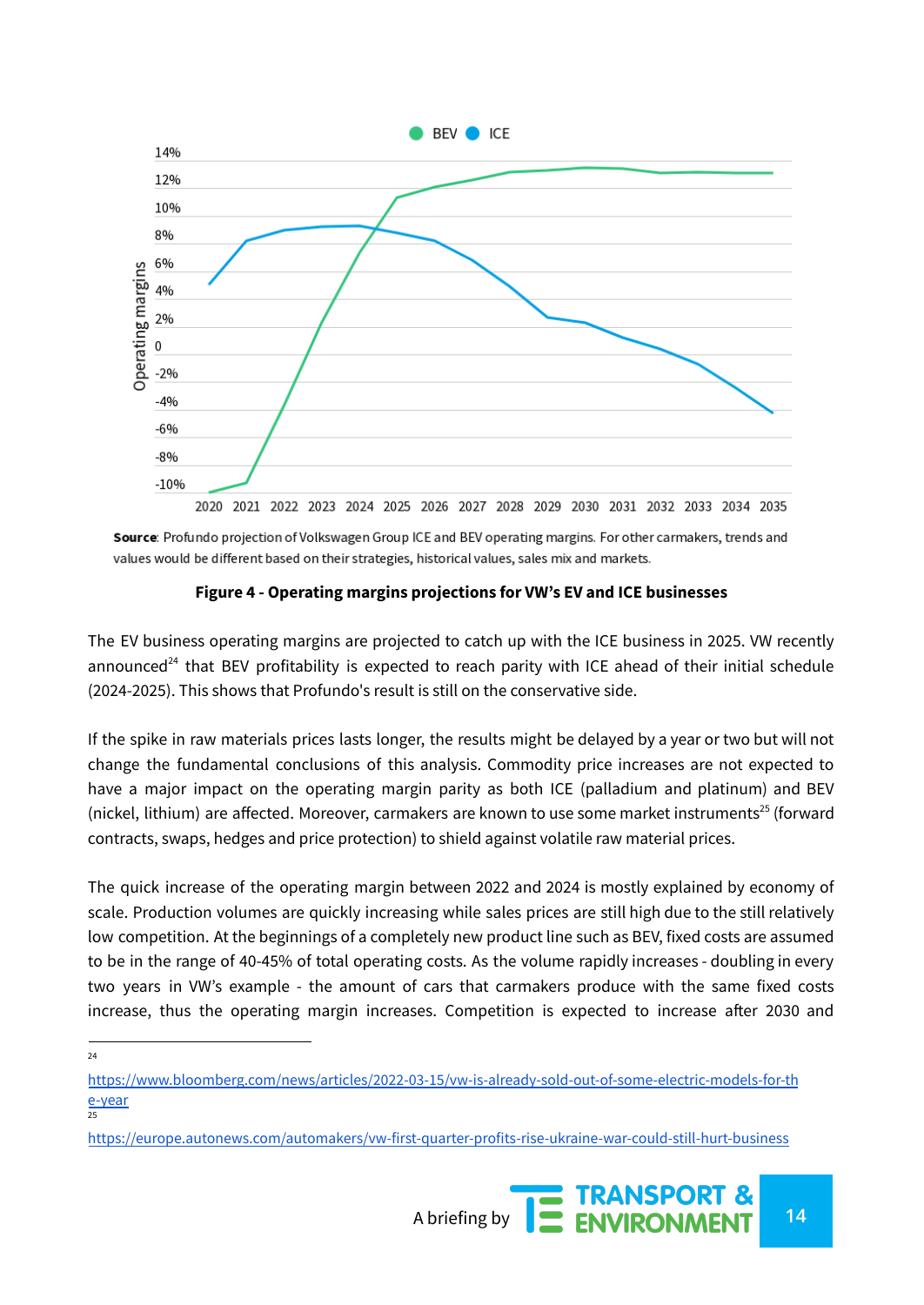carmakers would not be able to keep increasing their margins as quickly in a more competitive market. Profundo does not expect a decrease of BEV operating margins before 2035, but it is possible that carmakers would need to start decreasing their margins after 2035 as BEV will become a mature market with very high competition where ICEs will be phased-out.

Regarding the ICE business, the decrease in demand and a progressive fall in economies of scale lead to a decrease of the operating margin. This would ultimately lead to negative operating margins of the ICE business. Nevertheless, negative margins do not mean that the ICE business is losing cash in real life. In the operating margins calculation, some non-cash items are included for accounting reasons but are not representative of actual cash expenses. For instance, depreciation and amortisation costs are accounted for years after the actual cash investment. Negative operating margins are mainly an accounting consequence resulting from past investments: previous expenses to build ICE production capacity are still amortised each year. This means that the amortisation of these investments is still accounted for, while revenues are falling (as ICE sales are expected to decrease in the future). This leads to negative operating margins in accounting terms but to a positive cash flow as some sales revenues would still be occurring.

From BEV and ICE operating margins, Profundo then calculated the profits of each carmakers' ICE and BEV business, capital expenditure (CAPEX), capitalised R&D, working capital requirements<sup>26</sup>, taxes, etc. in order to estimate the free cash flow for each year between 2022 and 2035. Then, Profundo finds the present value of expected future cash flows using a discount rate (the weighted average cost of capital). This value is representative of what each business is currently worth based on the expectation of its future performance.

#### 2.2.4. Sum of the parts

The Sum of the Parts methodology is used to derive the equity value of each company, or what the whole company is currently worth based on Profundo's calculations. The DCF of ICE and BEV businesses are summed with other parts of the company (e.g. financial services and joint ventures) to derive the enterprise value. The equity value is then derived by adjusting the company's net debt and net cash.

## 2.3. Scenarios

Profundo conducted a scenario analysis to estimate the impact of faster and slower transition to fully electric vehicles on companies' capitalisation, or equity value. 3 scenarios are considered:

- **Base case**: This scenario is aligned with carmakers current BEV strategy based on their public announcements. It corresponds to a situation where carmakers back their EV commitments with appropriate industrial strategies, including investments in battery gigafactories and securing raw materials, to reach those BEV commitments on time.
- **Quick case**: In this scenario, carmakers are expected to commit to a faster transition toward battery electric cars. While the ramp-up in 2022-24 remains unchanged (given the realities of adapting production strategies), a much faster ramp-up is modelled in 2025-2030 (reaching 75%

<sup>&</sup>lt;sup>26</sup> Working capital requirement is the capital a company uses in its trading operations, calculated as trade receivables plus inventories, net of its trade payables.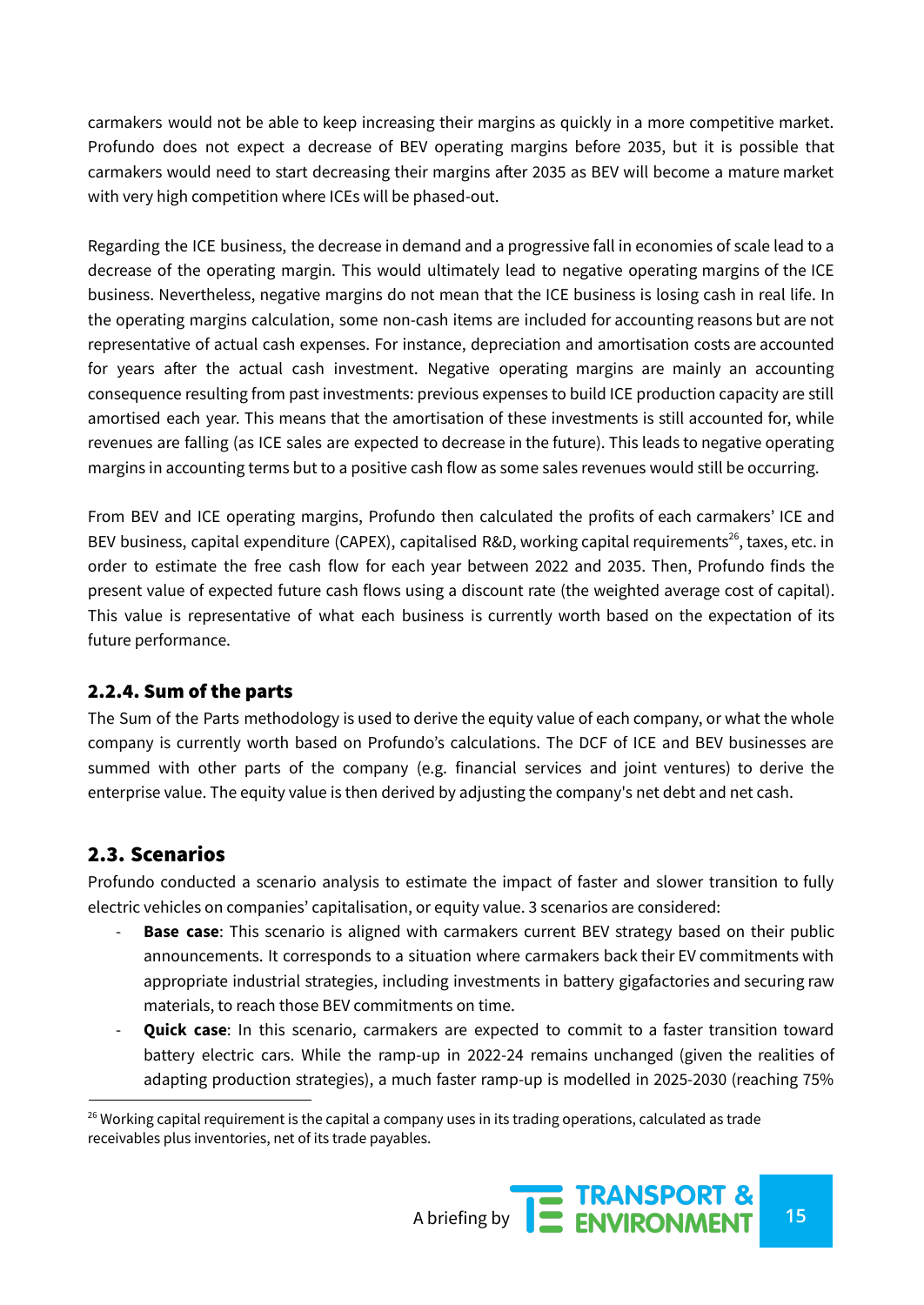BEV sales in 2030 for VW in the case study) and  $100\%$  by 2035 $^{27}$ . This is aligned with the fast growing demand for electric cars, the exponential growth in EV market once price parity is reached and is in line with the EU Green Deal ambition.

- **Slow case**: In this scenario, carmakers would fail to meet their own EV commitments and only reach the minimum BEV share required by current regulations in large markets. Either due to market conditions or own failure, this scenario reflects the situation where carmakers did not plan in advance the operational risks they could face during this transition, for instance by failing to secure raw materials or move to mass production of electric cars in a timely manner. Profundo applied a reduction in BEV sales from each OEM's base case. For instance, in VW's case study, the BEV share is limited to 12% in 2025 (compared to 21% in the base case) and 35% in 2030 (50% in the base case).

BEV sales in the quick and slow cases are based on Profundo's analysis of risks and opportunities inherent to each company's strategies. The comparison of the current strategy valuation (Base case) and the faster transition (Quick case) aims to demonstrate the value creation potential. As regards the Quick case, Profundo assumed that any shift in a company strategy cannot take effect immediately and included a 2-year delay to start implementing a more ambitious strategy. On the other hand, a slow strategy can be easily implemented from 2023. Moreover, Profundo included changes of CAPEX and costs (for instance R&D costs) to model each scenario with more trends relevant to the EV strategy. For instance, the quick case would imply a short term increase of CAPEX and R&D costs for the BEV business in order to cover the acceleration.

## 3. Results for 6 carmakers

The key finding of Profundo analysis is that quicker EV transition strategies have the potential to generate higher cash flows for carmakers and bring higher equity values for shareholders. In addition, T&E shows that the faster transition of early movers would also enable them to secure or increase their market shares.

## 3.1 Faster BEV transition brings higher market value

Profundo estimated the target equity, or market value, of all six carmakers based on their current EV sales and investments strategies, and defined an analysis with slower or faster EV transitions. Carmakers have different starting points based on their historical production costs and sales prices, but the year-on-year relative changes in costs and prices are assumed to be the same for all carmakers. As carmakers have different business sizes and current market valuations, Profundo's results are presented as a "potential", defined as the percentage increase compared to the current market valuation. This growth potential shows the increase in equity value that could be achieved today based on the modelling of future cash

<sup>&</sup>lt;sup>27</sup> The fast scenario is defined as an increase in BEV sales compared to carmakers' current strategies. In Toyota's case, a 100% global BEV share would more than double its expected BEV sales share and it cannot be realistically met as early as 2035. Therefore, Profundo assumed Toyota could reach 75% ZEV in 2035 in the quick case.

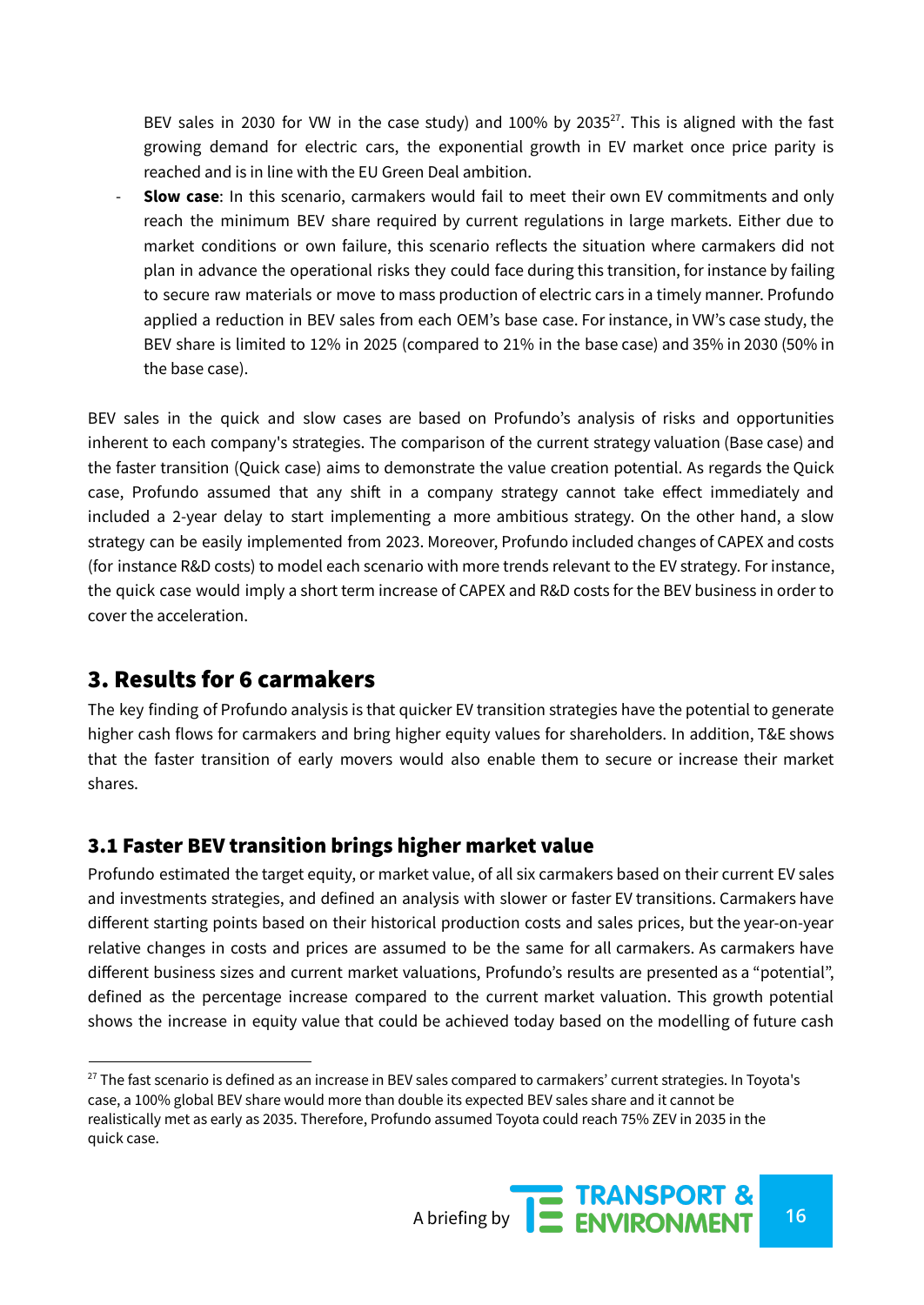flows<sup>28</sup>. The comparison of the potential between each scenario shows the clear benefits that can be brought by a faster BEV roll-out for companies' capitalisation.



Target equity value derived from the net present value of ICE and BEV businesses of each company using Discounted Cash Flow (DCF) and Sum Of The Parts (SOTP) methodologies

The growth potential is based on the percentage increase of estimated equity value compared to the market value as of 19/04/2022

Source: Profundo analysis of carmakers' valuation based on carmakers current strategies (base case) and slow/quick transition toward battery electric cars.

#### **Figure 5 - Potential for equity value compared to current market value**

Among mass market carmakers, both VW's and Stellantis' current strategy to accelerate EVs, or Base Case, have the potential to lead to significantly higher market valuation (159% and 267% increase respectively), whereas Toyota's potential is lowest, with a potential target value only 12% higher than its current market value. If carmakers ramp up EV production and sales faster to reach a phase-out of combustion engines by 2035 (Quick case), they can improve the potential of their equity value further. VW's equity value could be multiplied by three and a half compared to its current value, and Stellantis could even multiply it by five. In the case of Toyota, opting for a quicker EV transition would increase the valuation by 70%.

On average over the three mass market carmakers, the quick transition toward fully electric cars would lead to a 237% increase of the equity value compared to the market. Conversely, if carmakers settle for a slow EV transition (e.g. still selling 40% ICE in 2035 in VW case), their growth potential would be limited to

 $28$  The cash flows are modelled for the ICE and BEV businesses for each year between 2022 and 2035, after which a terminal value is used. Future cash flows are discounted based on the weighted average cost of capital (WACC).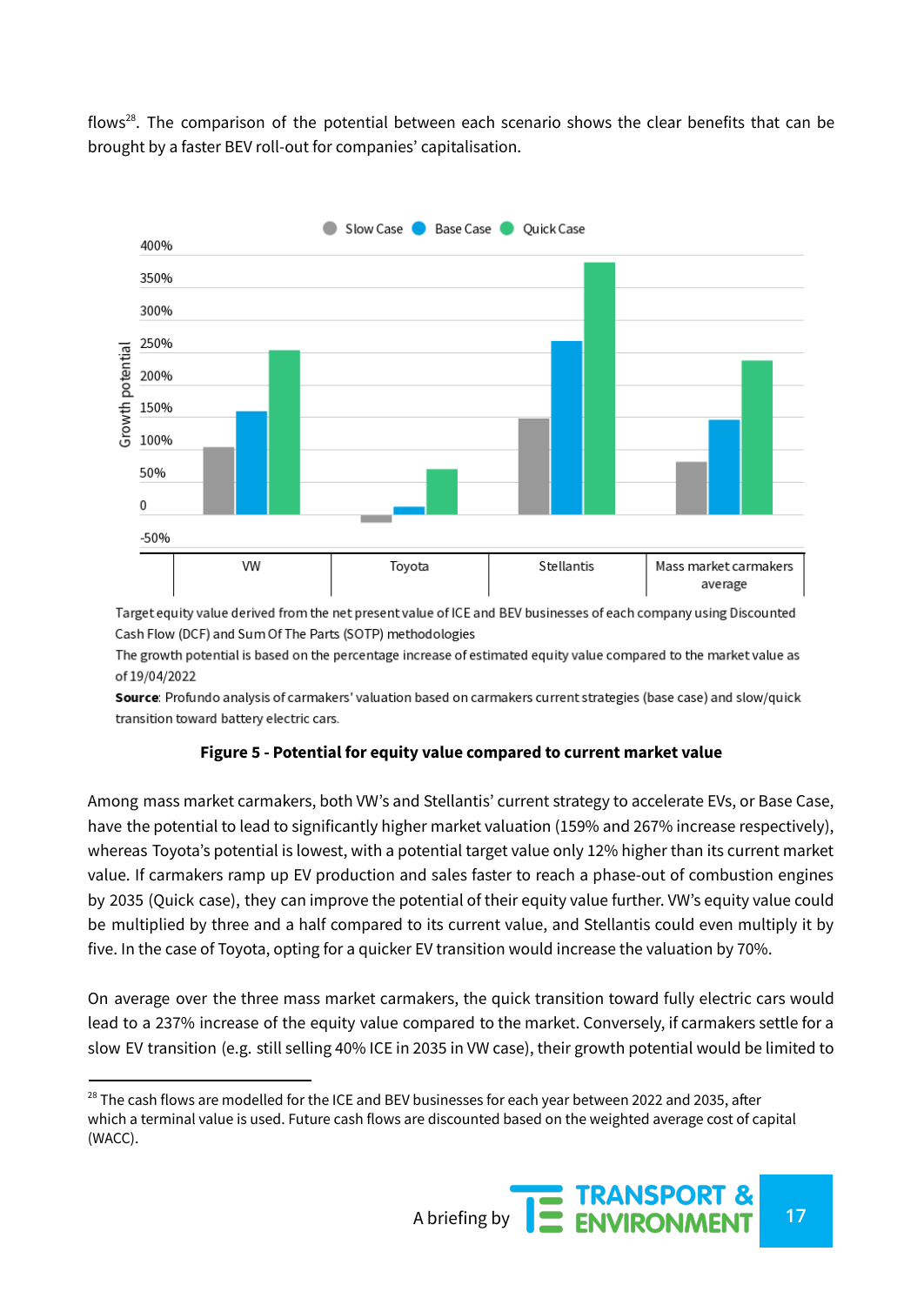81% compared to 146% in the Base case. In Toyota's case, as the company already has a base strategy with relatively low EV ambition, going slower could even lead to a 11% loss in value compared to its current high market capitalisation. In the scenario where ICEs are sold for longer, the market capitalisation of companies will decrease compared to the Base case, potentially making it harder to attract investors or raise capital on the financial markets.



Target equity value derived from the net present value of ICE and BEV businesses of each company using Discounted Cash Flow (DCF) and Sum Of The Parts (SOTP) methodologies

The growth potential is based on the percentage increase of estimated equity value compared to the market value as of 19/04/2022

Source: Profundo analysis of carmakers' valuation based on carmakers current strategies (base case) and slow/quick transition toward battery electric cars.

#### **Figure 6 - Potential for equity value compared to current market value**

As for the premium carmakers, the Mercedes-Benz EV strategy has the largest potential as its equity value could be more than five times its current market value in the Base case scenario. With a less ambitious EV strategy, BMW appears to have a lower potential than Mercedes-Benz with a 282% increase potential compared to its current market value. Even though Volvo Cars has recently been listed in the stock market, Profundo found that its market value has the potential to be multiplied by more than three. Volvo Cars' relatively high market capitalisation already shows that the market is already valuing ambitious EV strategies as Volvo committed to become electric only manufacturer by 2030.

In the base case, the premium group value would be multiplied by four compared to the current market, but it could be multiplied by five with a quicker EV transition. Having a relatively unambitious base case and a low discount rate, BMW would be the carmaker that could benefit the most from a strategic shift as its faster transition toward fully electric cars would increase its equity value up to 472%. Both

A briefing by **18 ENVIRONMENT** 18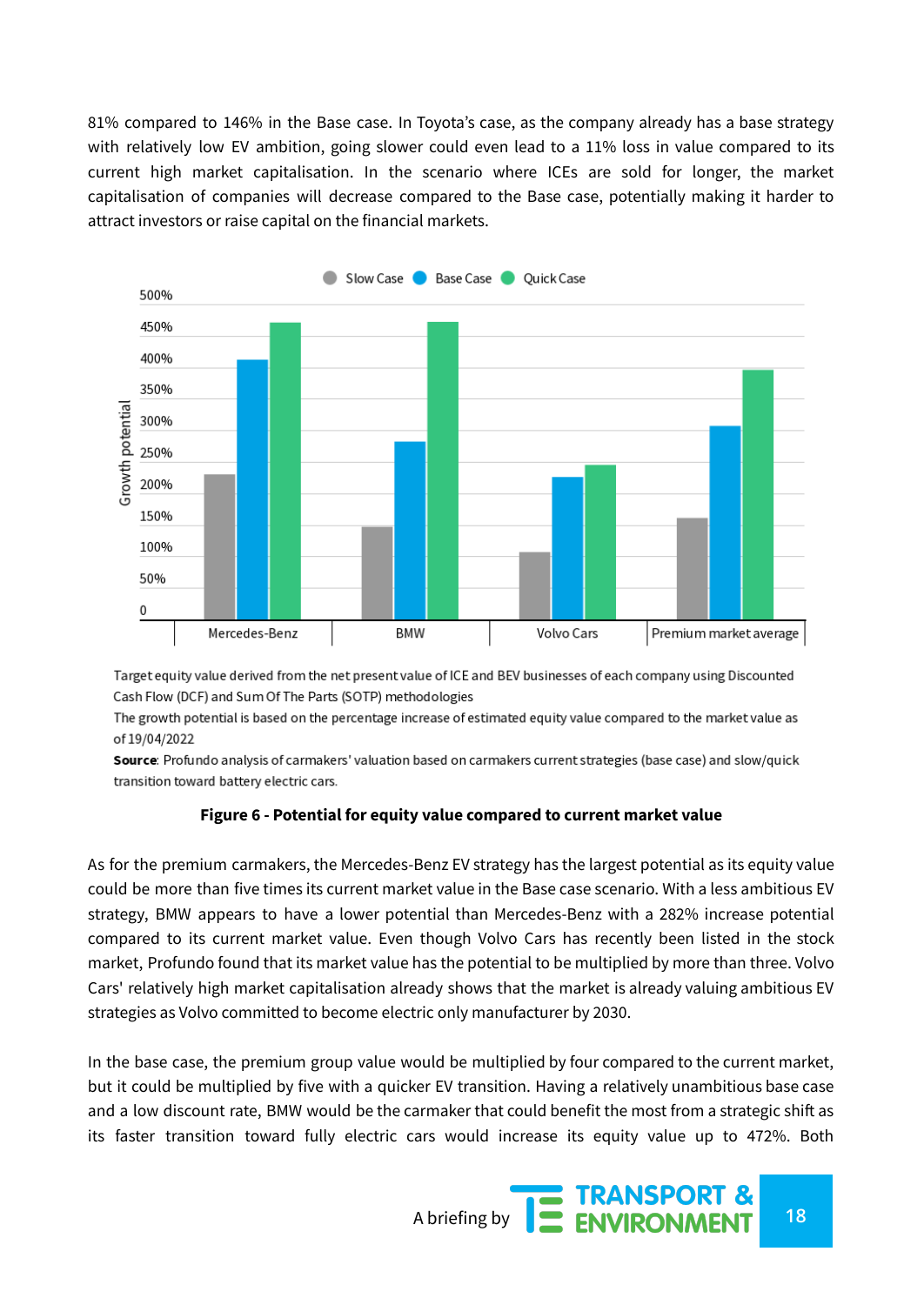Mercedes-Benz and Volvo cars already have existing ambitious strategies and an additional acceleration of the BEV ramp-up would bring a 471% increase for Mercedes-Benz and 245% for Volvo. On the other hand, if premium carmakers adopt a slower EV transition, their target equity value growth would be limited to 161% compared to 307% in the Base case.

Overall, the results for all carmakers clearly show that the quicker EV transition pays off significantly in terms of company market values. For all 6 carmakers, the Quick Case leads to a 316% increase of the equity value on average compared to current market values, highest of all three scenarios. The slower EV transition, contrary to the beliefs held by some policy-makers, results in the lowest market capitalisation growth of companies or even decreases in Toyota's case.

In absolute terms for six OEMs, Profundo calculates that the quick EV transition potential is EUR 806 billion higher compared to the slow case, or nearly two times more in terms of equity value. Toyota has the least ambitious EV transition strategies and the lowest corresponding market capitalisation growth compared to peers. For all carmakers, the acceleration of the emobility transition will bring significant potential for shareholder value creation, while the slower EV transition is the worst case scenario.

## 3.2 Carmakers are poorly valued by financial markets

With large potential even in the slow case, Profundo theoretical results highlight that carmakers tend to be undervalued by the financial markets. This can be partly explained by the discount rates used to weight future cash flow in the DCF methodology and how the market actually accounts for risks from high carbon emissions.

In Profundo models, the weighted average cost of capital (WACC) serves as the discount rate for calculating the value of each business. It reflects the level of debt and equity value of their overall company<sup>29</sup>. Toyota and BMW have the lowest WACC which means that the cash they will earn in the future is worth more than, for example Volvo Cars which has a higher WACC (Volvo has lower debt and higher equity). Based on relatively low discount rate<sup>30</sup> and long term forecasts (up to 2035), this method leads to results higher than the current market value. In practice, current equity values on the stock market are the result of many trends including wider macroeconomic factors or various considerations based on reputation<sup>31</sup> and execution risk assessments<sup>32</sup>, as well as the impact of carbon emission regulation. This means that investors apply different discount rates compared to this theoretical study or include additional liabilities to weight OEM values based on carbon emissions. The latter might be quite significant, Profundo's analysis shows and could have a material impact on the value of a carmaker.

 $29$  Financing a company with debt lowers the overall cost of capital because debt is cheaper than equity. Bank expects 1-2% return from the debt it provides but investors in the equity expect a much higher return as they take much more risk.

<sup>&</sup>lt;sup>30</sup> WACC in the range 4-7% depending on carmakers

 $31$  For instance, VW market share fell after the dieselgate scandal.

 $32$  Investors and financial analysts would want to see how well carmakers deliver on their electrification promises before rising their valuation estimates.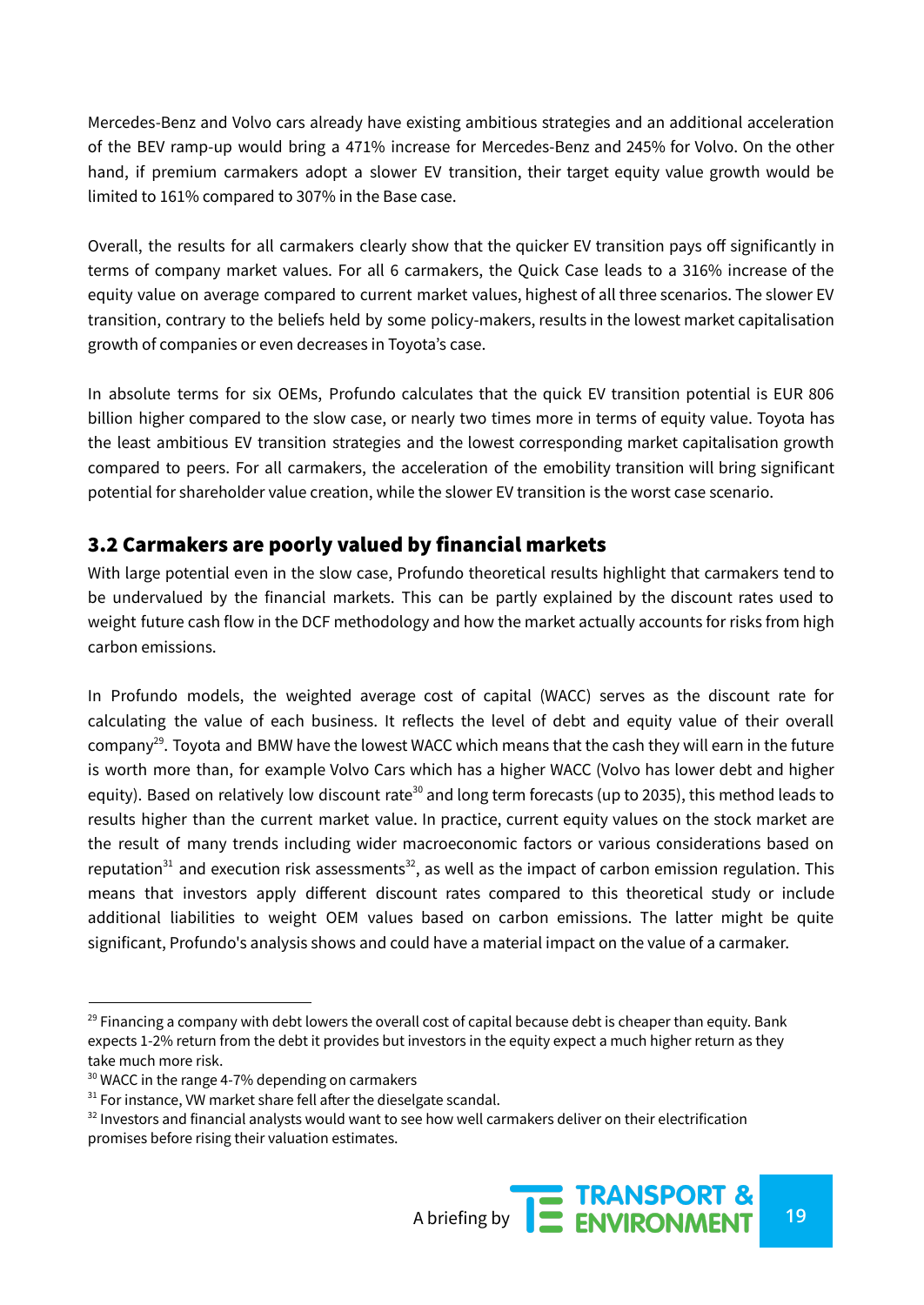This discount is also evident when looking at trading multiples of carmakers. For instance, the household appliances sector (with relatively lower carbon emissions or major environmental risks) traded at a 64% higher<sup>33</sup> than carmakers average in the last 5 years. Looking at the top 10 world carmakers, their Price Earnings ratios (P/E)<sup>34</sup> are also among the lowest in the market. With a P/E average of 5x, carmakers are less popular than oil and cement companies. To study the impact of carbon emissions, T&E looked at OEM's valuations against their carbon intensity, expressed as total emissions per one million of capital invested. The relation between valuation and carbon intensity is quite startling: the higher carbon intensity is, the lower the market valuation. This fitting explains nearly 80% of the negative relation and suggests that investors reward emission reduction per unit of capital exponentially. Our fitted curve seems to indicate that above 1,000 CO<sub>2</sub>e tonnes emitted per million of equity, companies enter a 'carbon trap' where they are relegated to low valuation.



**Figure 7 - Correlation between price-to-earnings ratio and emissions per million invested**

A briefing by **20**<br>A briefing by **20**<br>**20** 

 $34$  The price/earnings ratio is the stock price divided by the company's earnings per share. This ratio shows how much investors will pay per share for \$1 of earnings. P/E comparison helps investors to assess if a given company is over- or undervalued.  $33$  In terms of EV/EBITDA ratio -enterprise value (EV) to the earnings before interest, taxes, depreciation, and amortisation (EBITDA)- household appliances are traded with a 12.7 EV/EBITDA ratio compared to 7.8 for carmakers according to Profundo. The lower the EV/EBITDA, the cheaper the valuation for a company.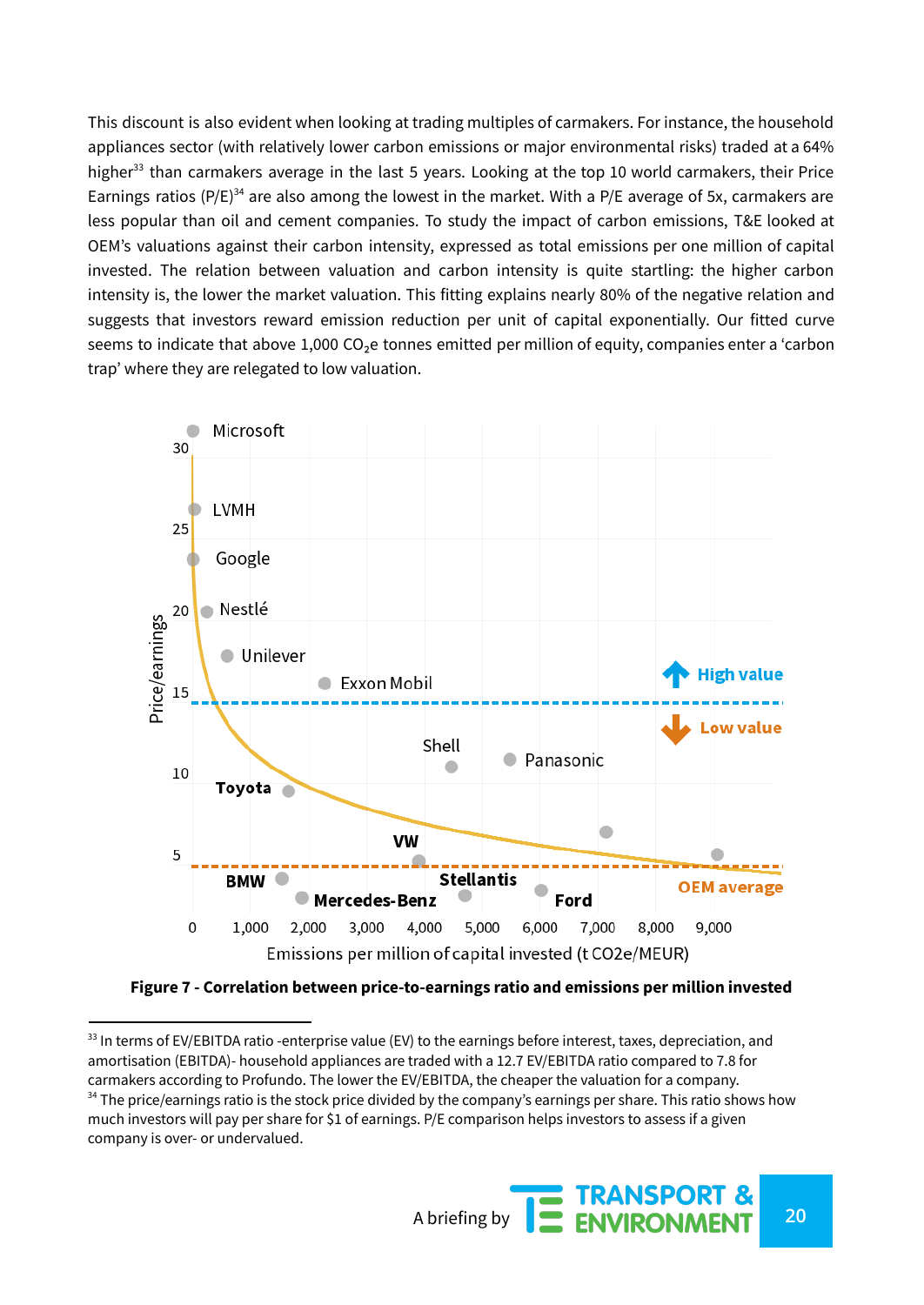The 'carbon trap' curve seems to indicate that the only way OEMs have to increase their value is to cut emissions aggressively by quickly changing their product mix, since 98% of their emissions are indirect (the use of sold goods) and mostly unrelated to the industrial process.

## 3.3 The ICE business is a liability

Profundo showed that the free cash flow of the BEV business is expected to be higher than the ICE business in the coming years. BEV operating margins are expected to exceed ICE ones in the next 3-5 years and BEV volumes are increasing, so ICE businesses are expected to be burdened by the sales of low margin vehicles in decreasing quantity. As shown in Figure 8 below, the present value of the BEV business is higher than the ICE business for most companies based on Profundo's discounted cash flow calculations. On average, the BEV business amounts to 56% of carmakers' enterprise value whereas the ICE business is only 31% of their value.



BEV and ICE value from their Discounted Cash Flow (DCF) and Sum Of The Parts (SOTP) methodology used to derive the aggregated enterprise value Other businesses includes financial services, joint ventures and stake in other businesses Source: Profundo analysis of carmakers' enterprise value based on carmakers' current strategies

#### **Figure 8 - BEV business share of carmakers' enterprise value**

With additional regulations expected to be enforced in the future, for example the phase-out of ICEs in cities, countries or regions, the demand for ICEs is expected to decrease. Carmakers are expected to decrease their ICE sales price as they lose their bargaining power compared to cheaper BEVs that will benefit from large economies of scale and decreased battery costs. A carmaker that does not ramp up its BEV production in time is expected to end up selling ICEs at loss, so the ICE business is expected to become a burden for carmaker financials.

A briefing by **21**<br>**21** ENVIRONMENT 21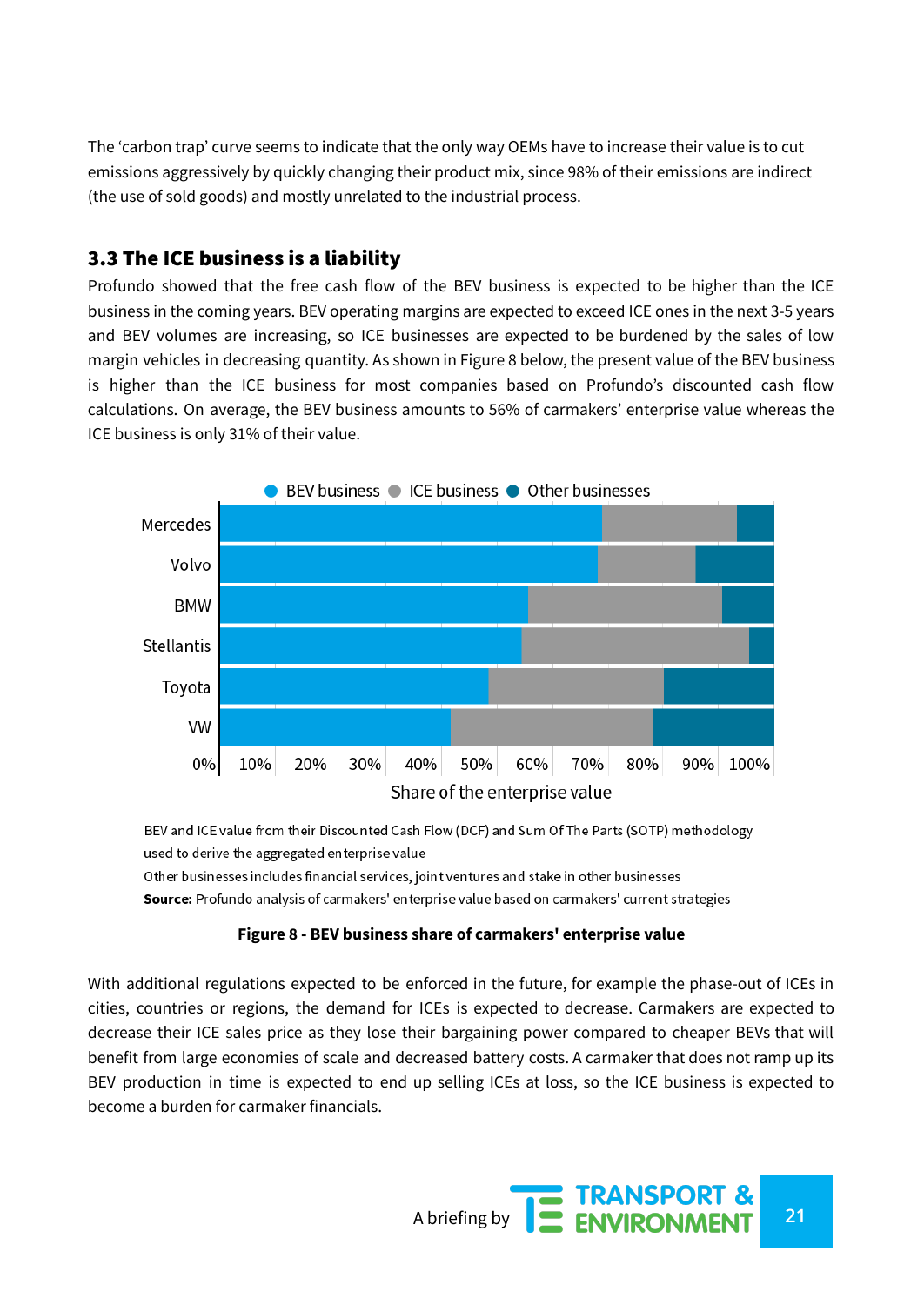Moreover, Profundo explains that the legacy ICE business might be confronted with the impact of a high carbon liability. The pricing of carbon emissions in the EU ETS or the expected disclosure of scope 3 emissions might lead to additional costs for  $CO<sub>2</sub>$  emitted. It is uncertain how this cost will be split between carmakers and consumers. Any increase of the total cost of ownership of consumers due to higher petrol costs would further decrease the bargaining power of ICEs and generate additional pressures on the ICE business operational margins. Therefore, it would be difficult for carmakers to let carbon costs be entirely passed to consumers and this would need to be included as a liability in the valuation model. This liability could be directly proportional to the number of ICEs produced between 2022 and 2035, so the fast EV transition would decrease this liability and balance it with a higher value of the BEV business. This suggests that the additional market value in a quick EV transition could be even more significant if carbon costs are included in the calculations.

## 3.4 Additional benefits of a faster EV transition

#### 3.4.1. Market share

The EV transition is the largest change that has ever occurred in the automotive market. This transition is expected to redefine the global state of the competition between carmakers.

This is an opportunity for new players to establish themselves in the global market. The best example is Tesla, which was founded in 2003 and became one of the leading companies in the BEV business. According to LMC Automotive market data acquired by T&E, Tesla sold around 92,000 cars globally five years ago. This number is expected to be multiplied by 14 and reach nearly 1.3 million in 2022. In terms of market share, Tesla's share of the global passenger car market is projected to increase from 0.1% five years ago to 1.8% in 2022 according to the LMC Automotive forecast.

Going electric faster is also a good way for traditional carmakers to secure their market share in a fast-changing environment and a growing worldwide competition. Focusing on the new BEV market opportunity, Chinese carmakers plan to capture foreign markets, including Europe. For instance, registration data shows that Chinese carmakers were nearly absent on the European market in 2018, but reached 2.8% of the BEV market in 2020<sup>35</sup>. Consequently, if major European carmakers want to stay competitive and not to lose market share, they should commit to a faster transition toward BEVs by ramping up their investments and line-up in their domestic market.

To stay in the game, carmakers will need to accelerate their BEV roll-out in order to face competition and adapt to market changes. Those who choose to delay their transition are at risk of losing market share as electric vehicle demand rises at the expense of ICEs in saturated markets such as Europe or the US. In terms of production, carmakers who reach economies of scale first - therefore reducing costs to themselves and for customers - will reap the benefits. A good example to do so is switching to production platforms dedicated to BEVs. These dedicated platforms allow optimising components for the specific requirements of BEV and could accelerate the manufacturing speed of these vehicles. The early

<sup>35</sup> <https://www.transportenvironment.org/discover/electric-car-boom-at-risk/>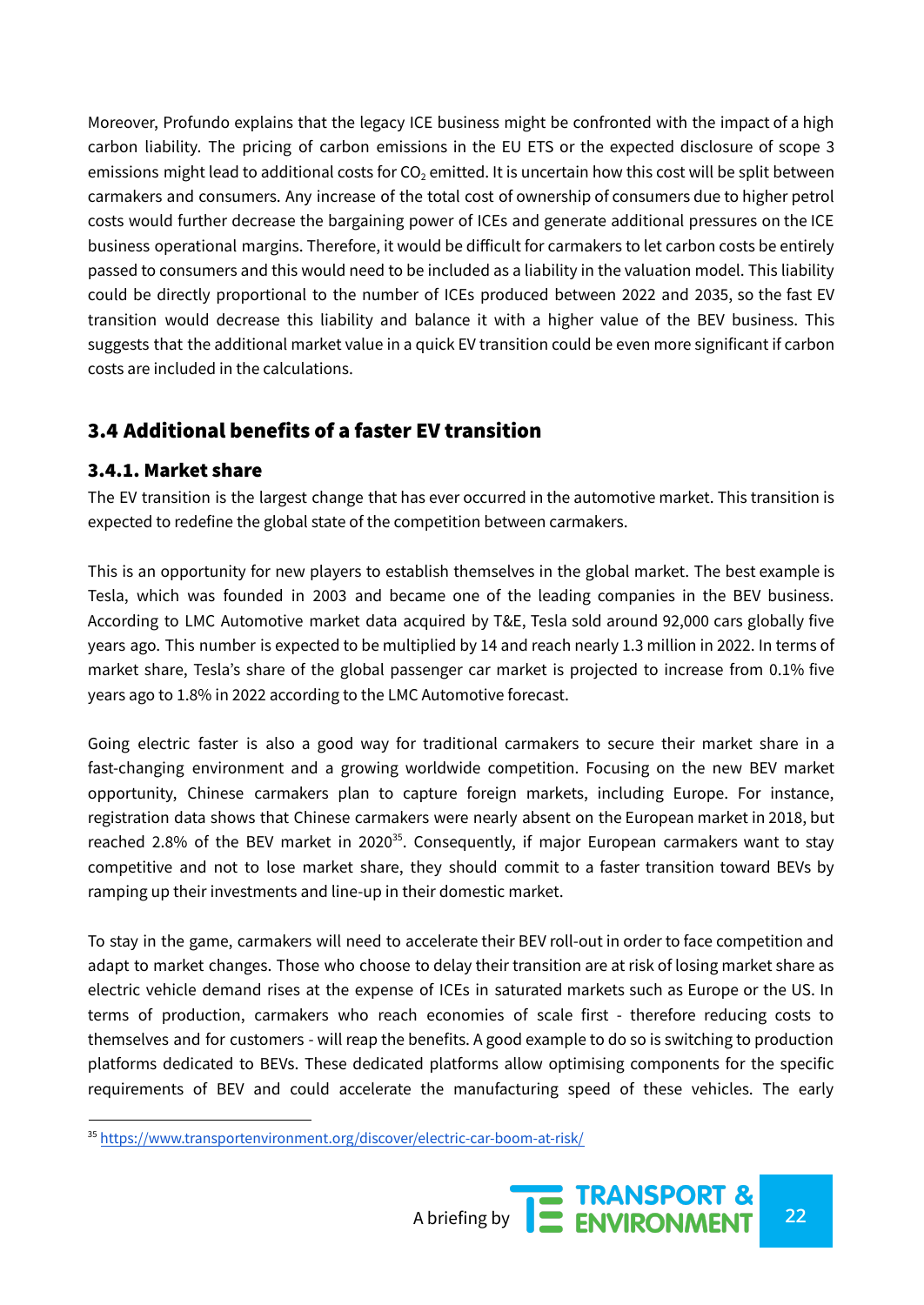implementation of these platforms (such as the Volkswagen Group MEB platform used as early as 2020) will avoid the manufacturing of a high number of BEVs suboptimally (i.e. with lower margins) when regulatory requirements will drive BEV sales upward.



**Figure 9 - VW share of the global BEV market**

In the case of the Volkswagen Group, which was one of the first major EU carmakers to implement an ambitious electrification strategy, the benefits in terms of the market share of battery electric cars are already seen. The roll-out of the ID.3 produced on the MEB platform enabled the group to achieve a 10.5% share of the global BEV market in 2020, expected to increase to 13.6% in 2025 and 15.8% in 2030 according to LMC Automotive (shown in figure 9 below). VW is not only reaping economy of scale gains thanks to its MEB platform, but is also licensing it to other OEMs like Ford to manufacture electric cars. Licensing the platform not only generates revenue, but also increases the number of BEVs on the market that could be based on the VW chassis. This increases the chances that the chassis becomes standard and puts early movers like VW in a strong position for the BEV after-market (maintenance, spare-parts, services etc)<sup>36</sup>.

Finally, early movers will also be able to improve their resilience as they will start to vertically integrate their supply chains and to secure raw materials and batteries supply early. This can be seen in the case of Tesla, which is directly signing contracts to supply nickel and lithium for its batteries - which also allows the carmaker to have a say over mining conditions - at the time when the supply of the key metals is tight and prices rising.

<sup>36</sup> <https://www.ft.com/content/a2b8cf3a-1e14-11e9-b126-46fc3ad87c65>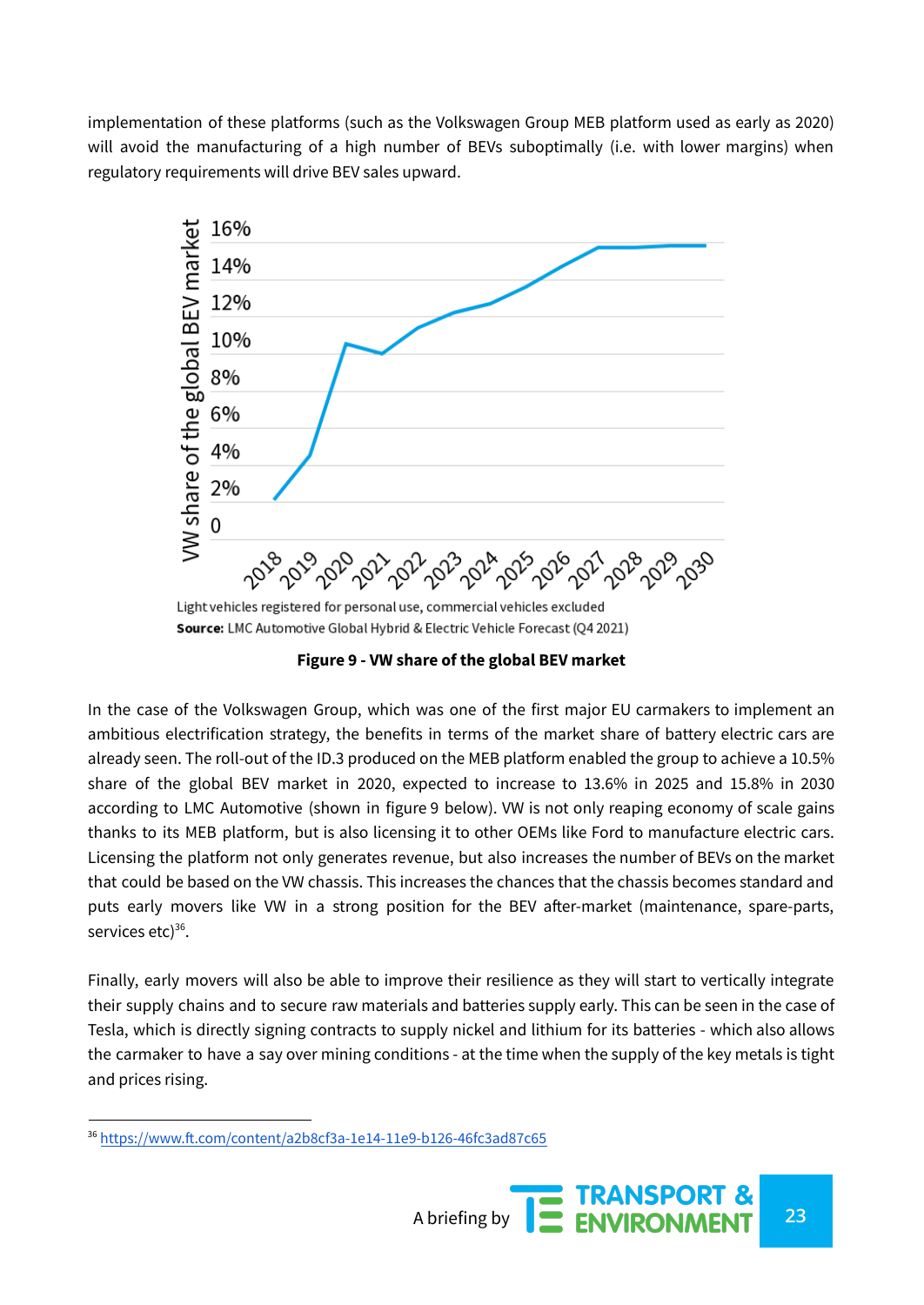#### 3.4.2. Technology readiness

Starting on a technology early also gives more time to try it out and improve it before it is required in the market in large volumes (e.g. when regulations require carmakers to sell EVs). This learning by doing is important especially given that manufacturing electric cars is very different from combustion engines and the skills/technology required is shifting fast.

Carmakers with early BEV offers are the most likely to adapt to this transition as they gain experience in this new business, overcome obstacles early and iteratively optimise their production costs. For instance, Audi's head of electrification explained that the development of the first e-tron (produced since 2019) enabled the brand to have insight to optimise the electric system and bring the cost down<sup>37</sup>. Their first 2019 model had single phase charging (instead of more common three-phase), which meant the charging process was slow and inefficient, this was later rectified.

Bringing models to the market without previous practice and learning, just when the regulation requires them, poses risks. For example, Ford launched its Kuga PHEV model in 2020 to meet the EU car  $CO<sub>2</sub>$  goals, but the model faced battery overheating issues and had to be recalled en masse. This undermined Ford's key compliance strategy in Europe and meant the company had to enter the pooling arrangement (and pay) Volvo Cars instead. OEMs ramping up EVs late, just ahead of the market needs, therefore risk facing unexpected operational problems with no feedback loop from previous experiences or time to deal with them.

Switching to EVs earlier also allows a slow build-up of consumer trust in the new technology and gives a timeframe to secure initial consumer acceptance before the vehicles need to be sold en masse. In terms of marketing and sales strategies, early movers will have more time to experiment and design specific strategies to support consumers in their transition toward emobility. On the other hand, a lack of training of sales staff could lead to inadequate information and advice provided to consumers, and could be responsible for lost sales opportunities.

## 4. Conclusions

The analysis by Profundo shows that a quick EV transition by six legacy car manufacturers - VW, Stellantis, Toyota, BMW, Mercedes-Benz and Volvo Cars - could bring a EUR 800 billion equity value enhancement compared to a slow switch to EVs. This means that quicker rather than slower EV transition strategies in the 2020s (2025-2030) are set to generate higher cash flows, meaning higher equity values for shareholders as well as better to access capital or attract new investors. Contrary to the claims of some in the auto industry (and some trade unions), it is the faster ramp up of electric car supply up to 2030 that will help European companies stay globally competitive with sound financials.

On average, the *Quick case* scenarios modelled by Profundo show the 316% growth potential compared

<sup>37</sup> <https://edition.cnn.com/interactive/2019/08/business/electric-cars-audi-volkswagen-tesla/>

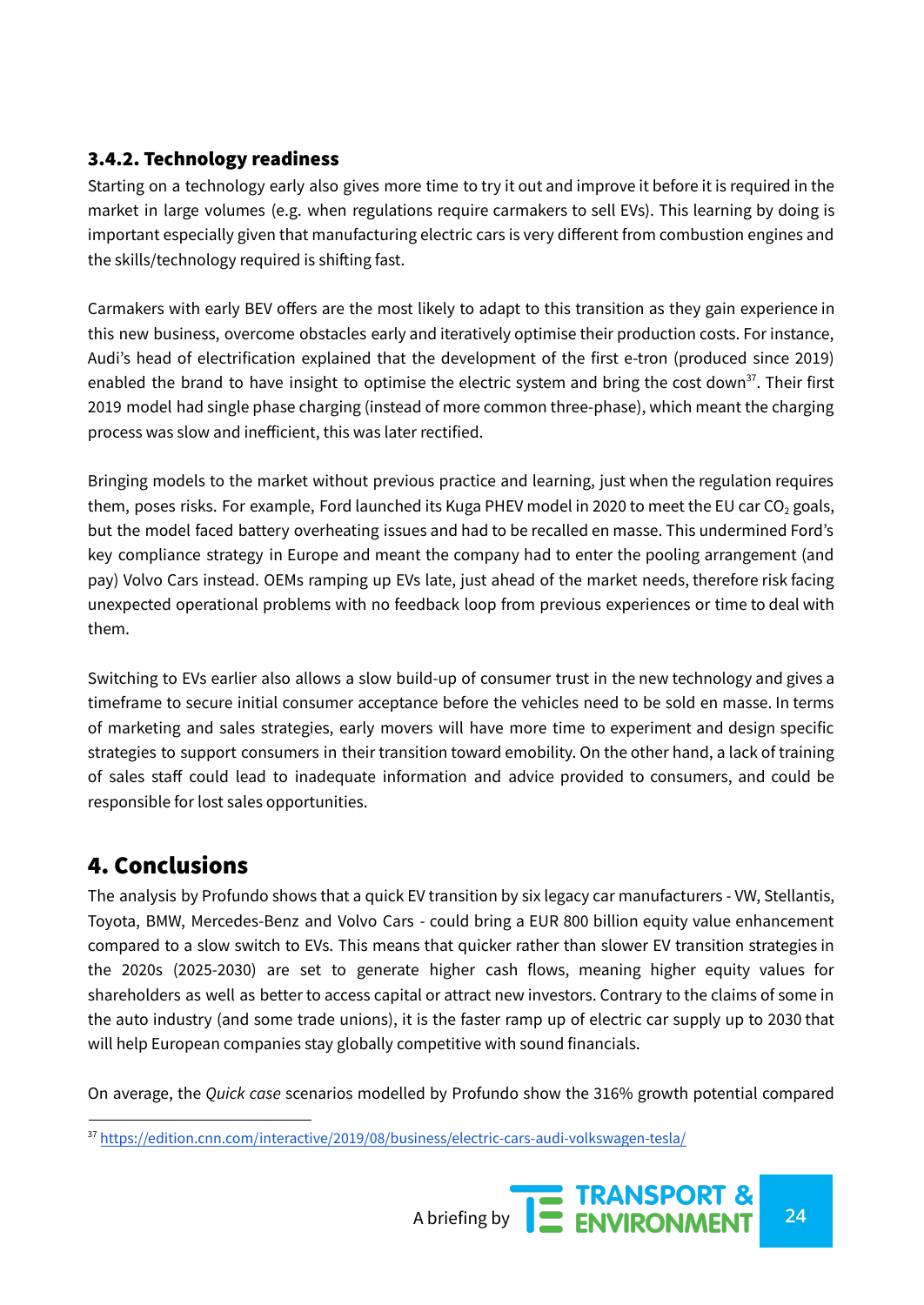to current market values of the car makers analysed. The value growth potential is lower for the laggard carmakers such as Toyota who will be late to capitalise on the EV momentum. This means carmakers that are slow to ramp up EV production are likely to face inferior operational cash flows. In addition, Profundo expects slow movers to potentially face higher carbon emission liabilities due to larger ICE car park heritage as cities, countries and regions phase out the technology.

Electric cars are expected to have superior profit margins in the next few years, while diesel and petrol cars are expected to take a hit as their market share and price advantage both shrink. With falling battery costs and growing economies of scale, EV business operating margins are expected to reach and even surpass those of conventional cars in the next 3-5 years. At the same time, especially towards the late 2020s, ICE operating margins are estimated to decrease and eventually become negative.

The business case for a fast transition to EVs is now self-evident that the real question is not really if, or when, but how. The sum of the parts (SOTP) analysis can in fact be taken to the extreme of actually splitting the business unit and creating spin-offs to reap the benefits of the superior valuation EV makers get. This seems to be the case of Renault and Ford, for example. There are many reasons to believe this might be a risky gamble for employment and the future of the company left to manage the declining ICE business. In the case of Ford, for example, it is difficult to imagine what investor would want to keep owning 'ICE-Ford' if 'e-Ford' was created. On the other hand, the force of massively diverging valuations does push in the direction of such simplistic decisions.

#### **The role of policy**

Car production and emissions is a highly regulated market and policy plays a defining role. One could argue that a slow transition to EV, to some extent caused by the lobbying of the industry and the reluctance of policymakers to adopt the right measures, will backfire and produce a number of 'bad companies'. Left adrift, in the world of semi-stranded financial assets that trade at a fraction of their book price and operate mostly in developing countries with lower environmental safeguards, these companies are unlikely to have a great future.

It seems to be one of those cases where, in the name of social safeguards, massively negative social consequences are determined. Contrary to the common narrative that 'slow is better and more humane', the financial analysis indicates that a fast transition is the only chance to keep companies 'whole' and allow a socially acceptable conversion to a new product: a case of allowing a painful cure now, to avoid the loss of entire limbs tomorrow.

The key policy defining the pace at which carmakers will electrify in Europe are the car  $CO<sub>2</sub>$  standards, but a clear signal to ramp up this transformation is missing in Europe today. The current car  $CO<sub>2</sub>$  targets for 2025-2029 - which govern the supply of EVs and therefore speed of the transition - will require little progress until 2030. But as the Profundo study shows, 2030 is too late to reap the financial benefits of the switch. The risk is that American or Asian carmakers will have captured large parts of the EV market by then (and many investors with it). Faster transition is not only in the interests of the climate and consumers, it is also at the heart of industrial success and financial viability of European automakers. The

A briefing by **25 ENVIRONMENT**